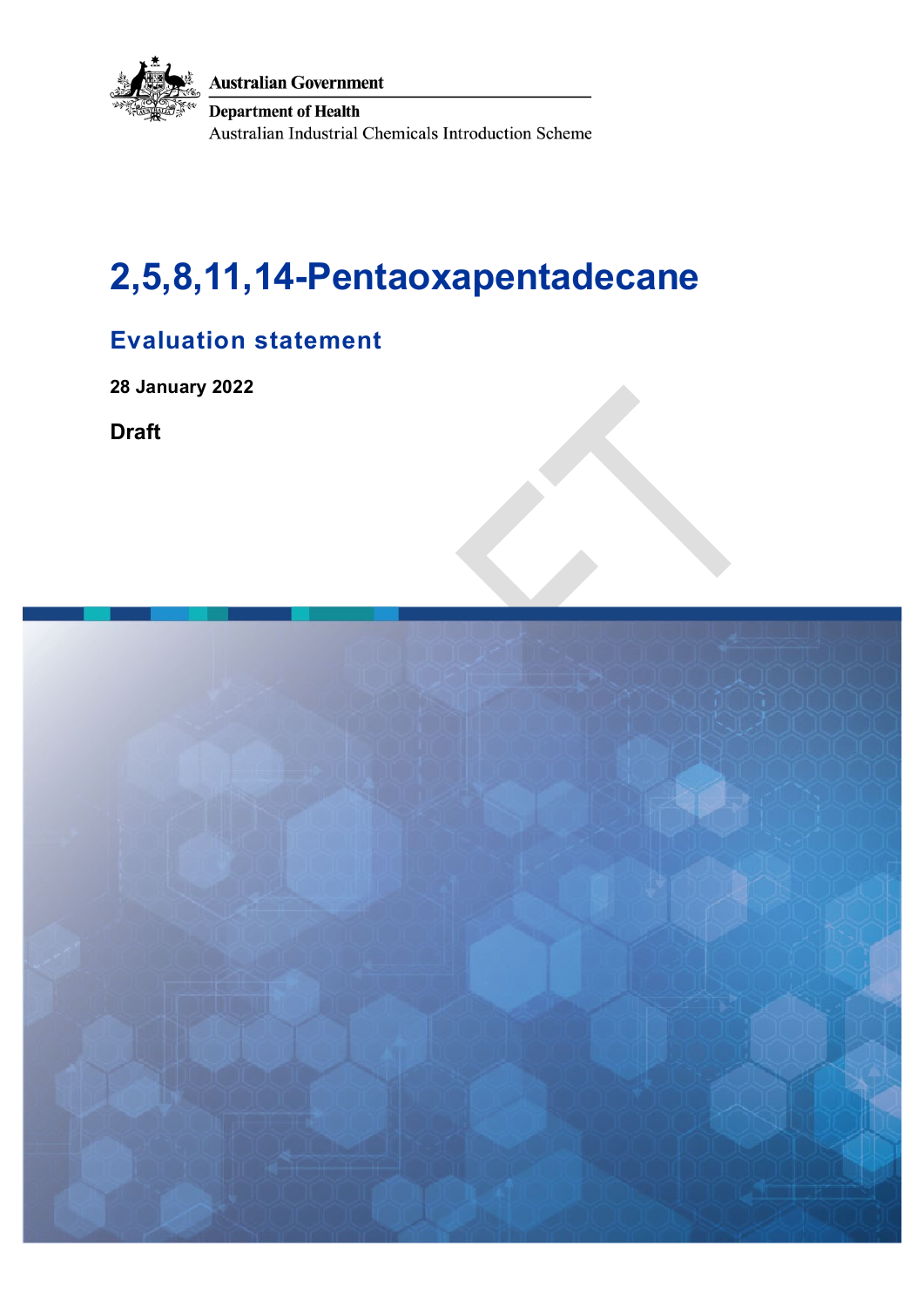## **Table of contents**

### Contents

| Draft evaluation statement [EVA00075] 28 January 2022 | Page 2 |
|-------------------------------------------------------|--------|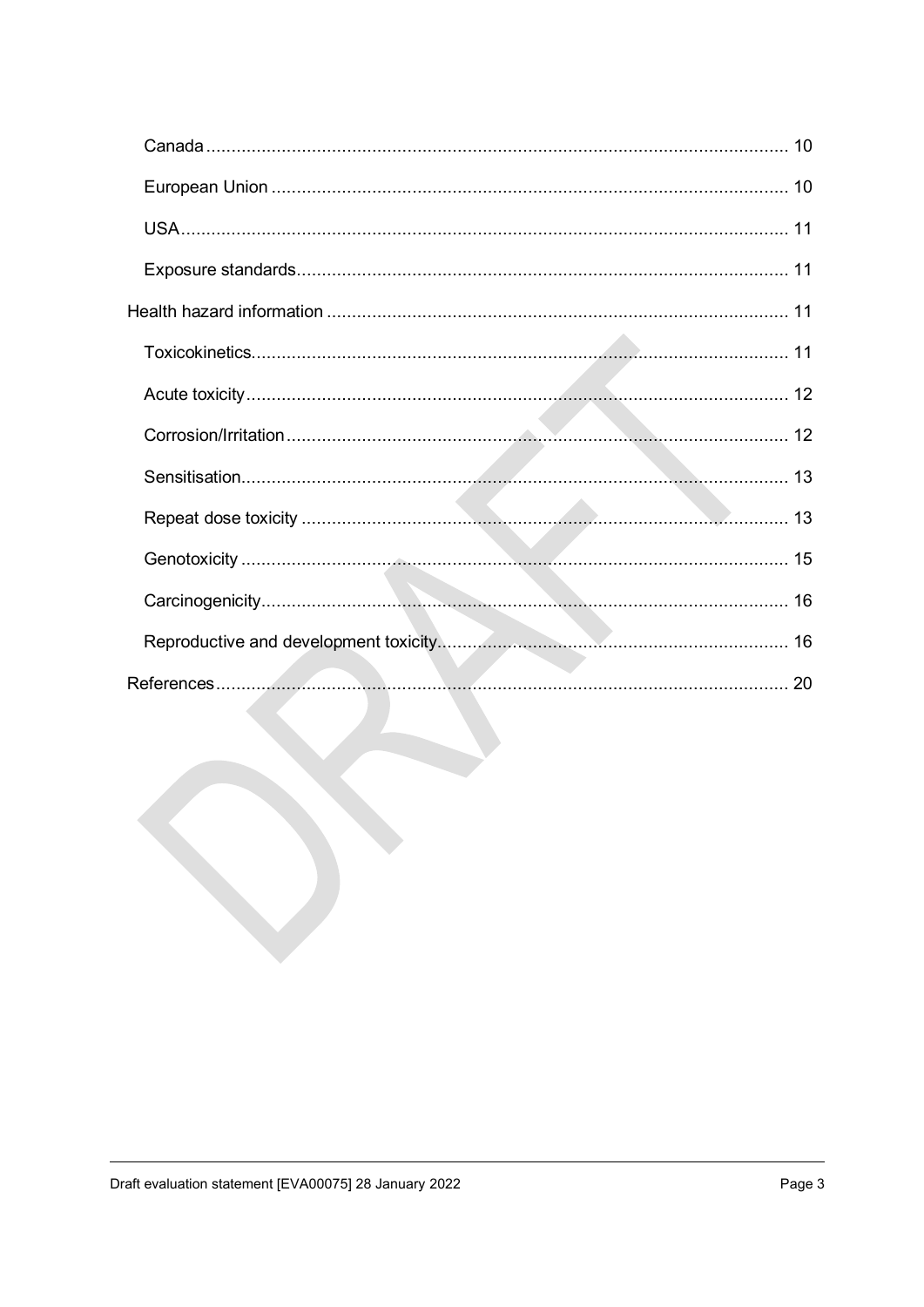# <span id="page-3-0"></span>AICIS evaluation statement

## <span id="page-3-1"></span>Subject of the evaluation

2,5,8,11,14-Pentaoxapentadecane (tetraglyme)

## <span id="page-3-2"></span>Chemical in this evaluation

| <b>Name</b>                     | <b>CAS registry number</b> |
|---------------------------------|----------------------------|
| 2,5,8,11,14-Pentaoxapentadecane | 143-24-8                   |

## <span id="page-3-3"></span>Reason for the evaluation

The Evaluation Selection Analysis indicated a potential risk to human health.

## <span id="page-3-4"></span>Parameters of evaluation

The chemical is listed on the Australian Inventory of Industrial Chemicals (the Inventory). This evaluation is a human health risk evaluation for all identified industrial uses of the chemical.

## <span id="page-3-5"></span>Summary of evaluation

### <span id="page-3-6"></span>Summary of introduction, use and end use

There is currently no Australian specific information about the introduction and industrial use of tetraglyme.

Based on international use information, the chemical is used as solvent in synthesis reactions, as a functional fluid, as a lubricant and additive and in printing and publishing.

Although some possible domestic uses of the chemical in cleaning products, adhesives, paints and air fresheners have been reported internationally, based on available information these uses are not expected to be widespread.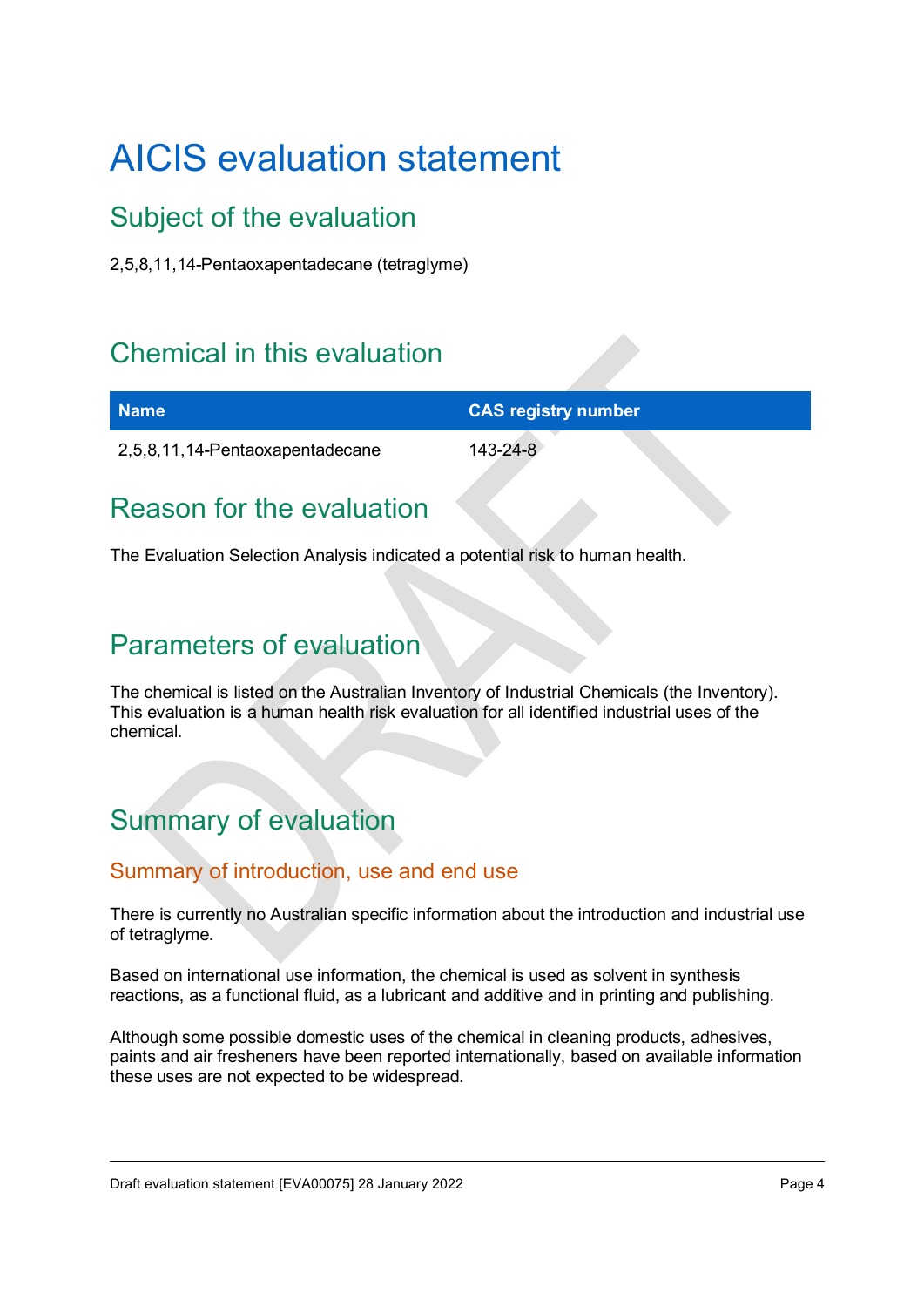### <span id="page-4-0"></span>Human health

**Summary of health hazards**

The critical health effects for risk characterisation include:

• effects on fertility and development following repeated oral and inhalation exposures.

The chemical is one member of a family of ethylene glycol ethers, known as "glymes". It is water soluble and, based on the read across approach, it is expected to be well absorbed following oral and inhalation exposure and rapidly metabolised and excreted in urine. Due to the observed extensive metabolism, the bioaccumulation potential is estimated to be negligible. The metabolic pathway is expected to be similar to other glymes, leading to formation of 2-methoxyacetic acid and 2-methoxyethanol.

Based on the available data, the chemical is expected to cause specific adverse effects on fertility and development. Similar effects have been seen in studies with the other glymes.

Reproductive/developmental toxicity studies and a 28 day repeated dose study show adverse effects of tetraglyme on the testes (decreased testes weight and seminiferous tubular degeneration) and fertility (decreased sperm count increase mating time and decreased implantation sites). Small but significant effects occurred at 500 mg/kg bw/day in one reproductive toxicity study and fertility related findings were evident in 2/10 pairs at 300 mg/kg bw/day in another study A no observed adverse effect level (NOAEL) of 250 mg/kg bw/day was established in a 28 day repeated dose study in rats. Effects, mainly on the male reproductive organs and the haematopoietic system, were only observed in the 1000 mg/kg bw/day.

A reproductive/developmental toxicity and a prenatal developmental toxicity dose range finding study show adverse effects of tetraglyme on development in rats (increased postimplantation loss at >500 mg/kg bw/day and increased soft tissue and skeletal malformations at >250 mg/kg bw/day) in the absence of any significant maternal toxicity.

The chemical has low acute oral toxicity. Acute dermal and inhalation toxicity studies for tetraglyme are not available. However, based on acute toxicity data on structurally similar chemicals, triglyme and diglyme, the chemical can be expected to have low acute dermal and inhalation toxicity. Based on the available data, the chemical is not considered to be a skin or eye irritant. Using read across information on analogues of tetraglyme, it is not considered to be a skin sensitiser.

Based on the read across information from the analogues, the chemical is not considered to have genotoxic potential.

#### **Health hazard classification**

The chemical satisfies the criteria for classification according to the Globally Harmonized System of Classification and Labelling of Chemicals (GHS) (UNECE, 2017) for hazard classes relevant for work health and safety as follows. This does not consider classification of physical hazards and environmental hazards.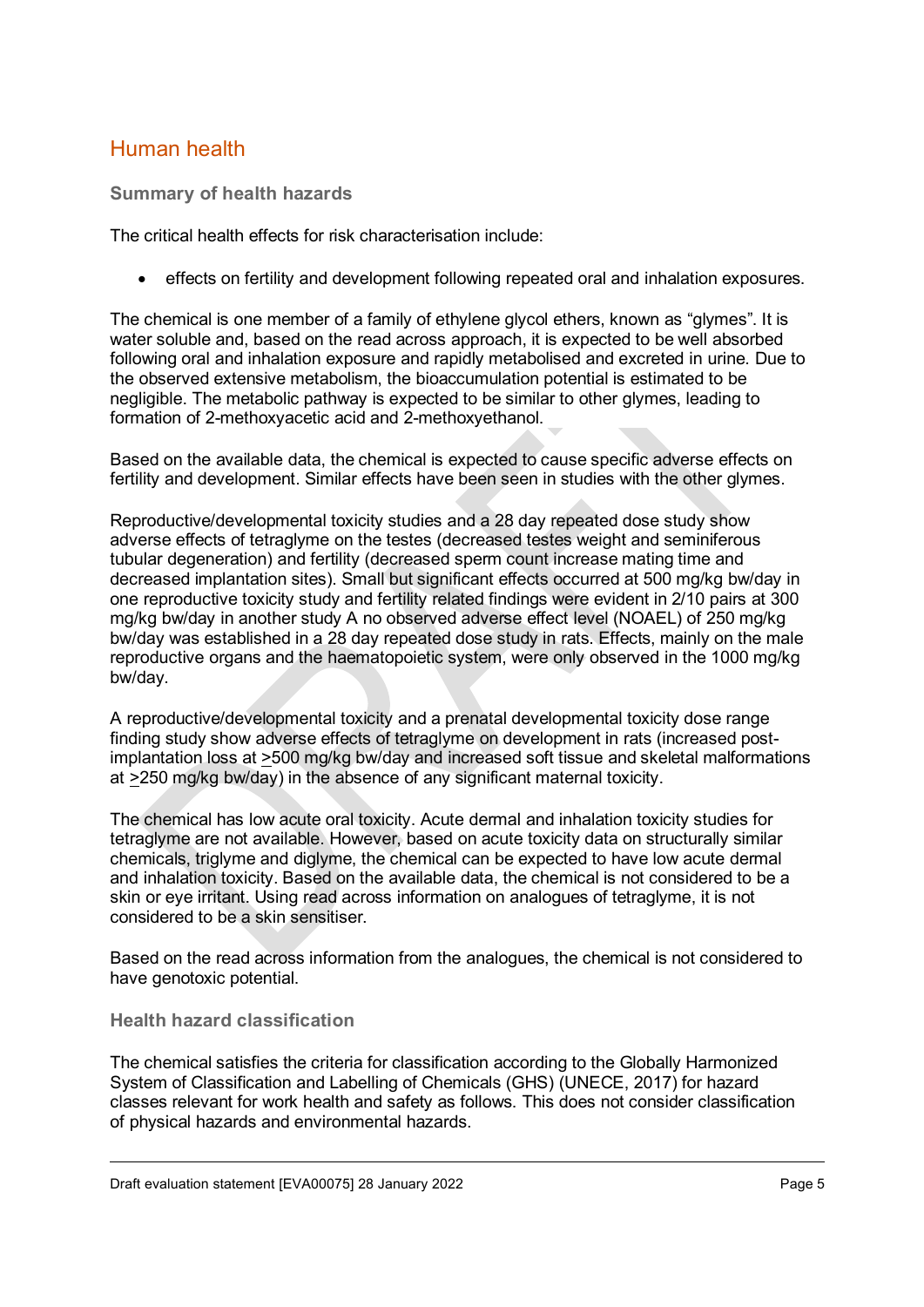| <b>Health hazards</b> | <b>Hazard category</b> | <b>Hazard statement</b>                                          |
|-----------------------|------------------------|------------------------------------------------------------------|
| Reproductive toxicity | Repr. 1B               | H360FD: May damage<br>fertility. May damage the<br>unborn child. |

**Summary of health risk**

#### **Public**

Based on its international use patterns, limited consumer use of the chemical is expected in Australia. Therefore there are no identified risks to the public that require management.

#### **Workers**

During product formulation and packaging, dermal and inhalation exposure might occur, particularly where manual or open processes are used. These could include transfer and blending activities, quality control analysis, and cleaning and maintaining equipment. Worker exposure to the chemical at lower concentrations could also occur while using formulated products containing the chemical. The level and route of exposure will vary depending on the method of application and work practices employed.

Given the critical systemic long term health effects, the chemical could pose a risk to workers. Control measures to minimise dermal and inhalation exposure are needed to manage the risk to workers (see **Proposed means for managing risk** section).

## <span id="page-5-0"></span>Proposed means for managing risk

#### <span id="page-5-1"></span>**Workers**

**Recommendation to Safe Work Australia**

It is recommended that Safe Work Australia (SWA) update the Hazardous Chemical Information System (HCIS) to include classifications relevant to work health and safety.

#### **Information relating to safe introduction and use**

The information in this statement including recommended hazard classifications, should be used by a person conducting a business or undertaking (PCBU) at a workplace (such as an employer) to determine the appropriate controls under the relevant jurisdiction Work Health and Safety laws.

Control measures that could be implemented to manage the risk arising from exposure to the chemical include, but are not limited to:

- using closed systems or isolating operations
- using local exhaust ventilation to prevent the chemical from entering the breathing zone of any worker

Draft evaluation statement [EVA00075] 28 January 2022 **Page 6** and the statement of the statement of the statement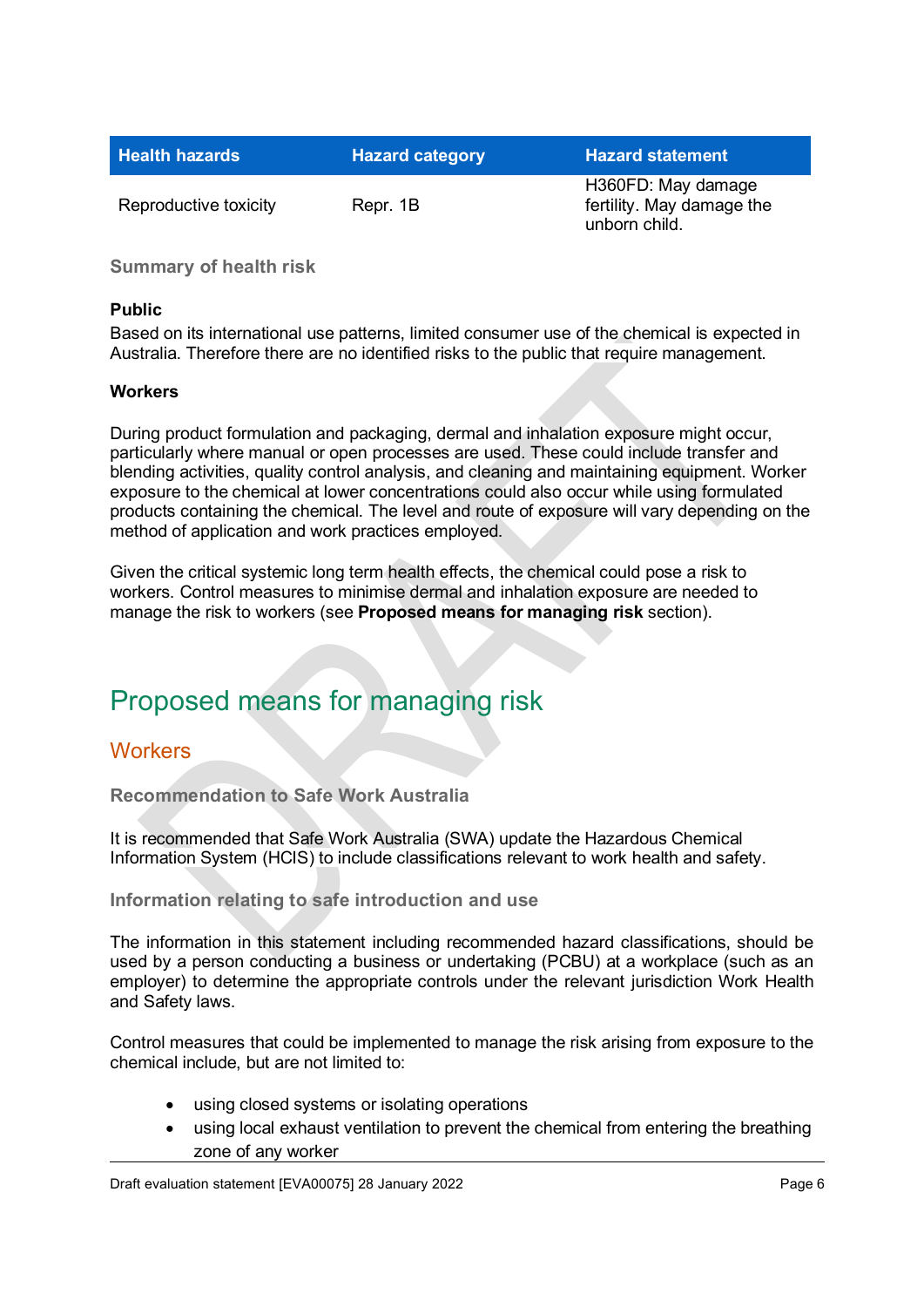- minimising manual processes and work tasks through automating processes
- work procedures that minimise splashes and spills
- regularly cleaning equipment and work areas
- using protective equipment that is designed, constructed, and operated to ensure that the worker does not come into contact with the chemical.

Measures required to eliminate or manage risk arising from storing, handling and using a hazardous chemical depends on the physical form and the manner in which the chemical is used.

These control measures should be supplemented with:

• conducting health monitoring for any worker who is at significant risk of exposure to the chemical, if valid techniques are available to monitor the effect on the worker's health.

Personal protective equipment should not solely be relied upon to control risk and should only be used when all other reasonably practicable control measures do not eliminate or sufficiently minimise risk. Guidance in selecting personal protective equipment can be obtained from Australian, Australian/New Zealand or other approved standards.

## <span id="page-6-0"></span>**Conclusions**

The conclusions of this evaluation are based on the information described in this Evaluation Statement.

Considering the proposed means of managing risks, the Executive Director is satisfied that the identified human health risks can be managed within existing risk management frameworks. This is provided that all requirements are met under environmental, workplace health and safety and poisons legislation as adopted by the relevant state or territory and the proposed means of managing the risks identified during this evaluation are implemented.

Note: Obligations to report additional information about hazards under *Section 100 of the Industrial Chemicals Act 2019* apply.

# <span id="page-6-1"></span>Supporting information

## <span id="page-6-2"></span>Chemical identity

CAS No.

Chemical name 2,5,8,11,14-Pentaoxapentadecane 143-24-8

Draft evaluation statement [EVA00075] 28 January 2022 **Page 7** November 2022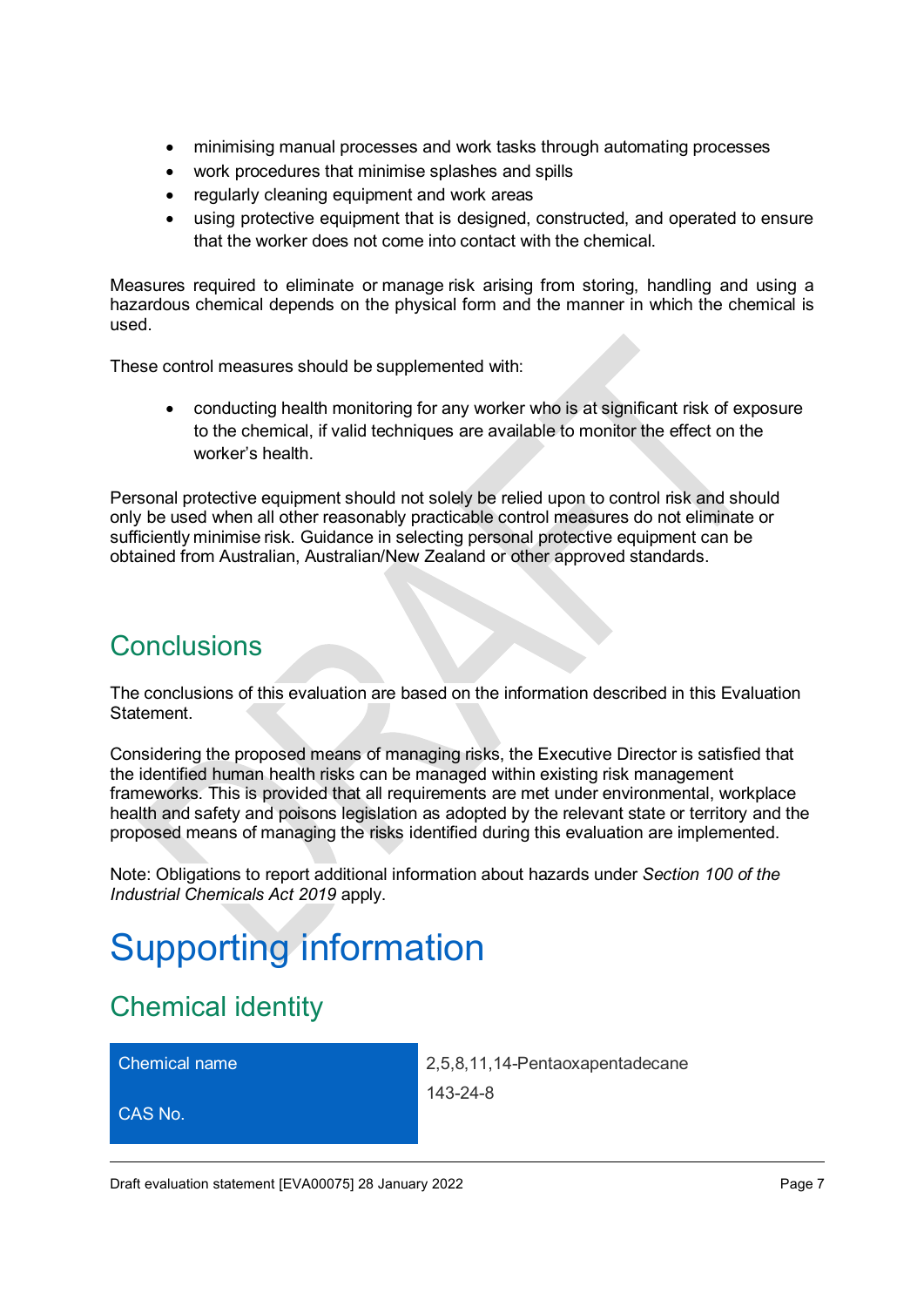| <b>Synonyms</b>             | $bis[2-$<br>tetrae<br>tetrag<br>dimet    |
|-----------------------------|------------------------------------------|
| <b>Structural formula</b>   | $H_3C$                                   |
| <b>Molecular formula</b>    | C <sub>10</sub> H                        |
| Molecular weight (g/mol)    | 222.3                                    |
| <b>SMILES</b>               | COC                                      |
| <b>Chemical description</b> | Tetra<br>end c<br>(glym<br>glyme<br>chem |

bis[2-(2-methoxyethoxy)ethyl tetraethylene glycol, dimethyl ether tetraglyme dimethoxytetraethylene glycol

 $\sim$ o<sup>CH<sub>3</sub></sup>  $\Omega$  $H_3C$ 

C10H22O5

COCCOCCOCCOCCOC

Tetraglyme belongs to the group of polyglycol ethers, end capped with a methyl-, ethyl-, butyl- group (glymes). The lack of reactive functional groups makes glymes inert chemically; hence, they are often used in chemical synthesis applications.

## <span id="page-7-0"></span>Relevant physical and chemical properties

| <b>Physical form</b> | Liquid, at room temperature             |
|----------------------|-----------------------------------------|
| <b>Melting point</b> | $-30 °C$                                |
| <b>Boiling point</b> | 275.3 °C (Chemwatch)                    |
| Vapour pressure      | 0.1 Pa (20 °C) OECD Test Guideline 104. |
| Water solubility     | Completely miscible in water (20 °C)    |
| <b>Density</b>       | 1.01 - 1.02 g/cm <sup>3</sup> (20 °C)   |
| $log K_{ow}$         | -0.84 at 23 $^{\circ}$ C (ECHA)         |

## <span id="page-7-1"></span>Introduction and use

### <span id="page-7-2"></span>Australia

There is currently no specific information about the introduction, use and end use of the chemical in Australia.

Draft evaluation statement [EVA00075] 28 January 2022 **Page 8** and 2022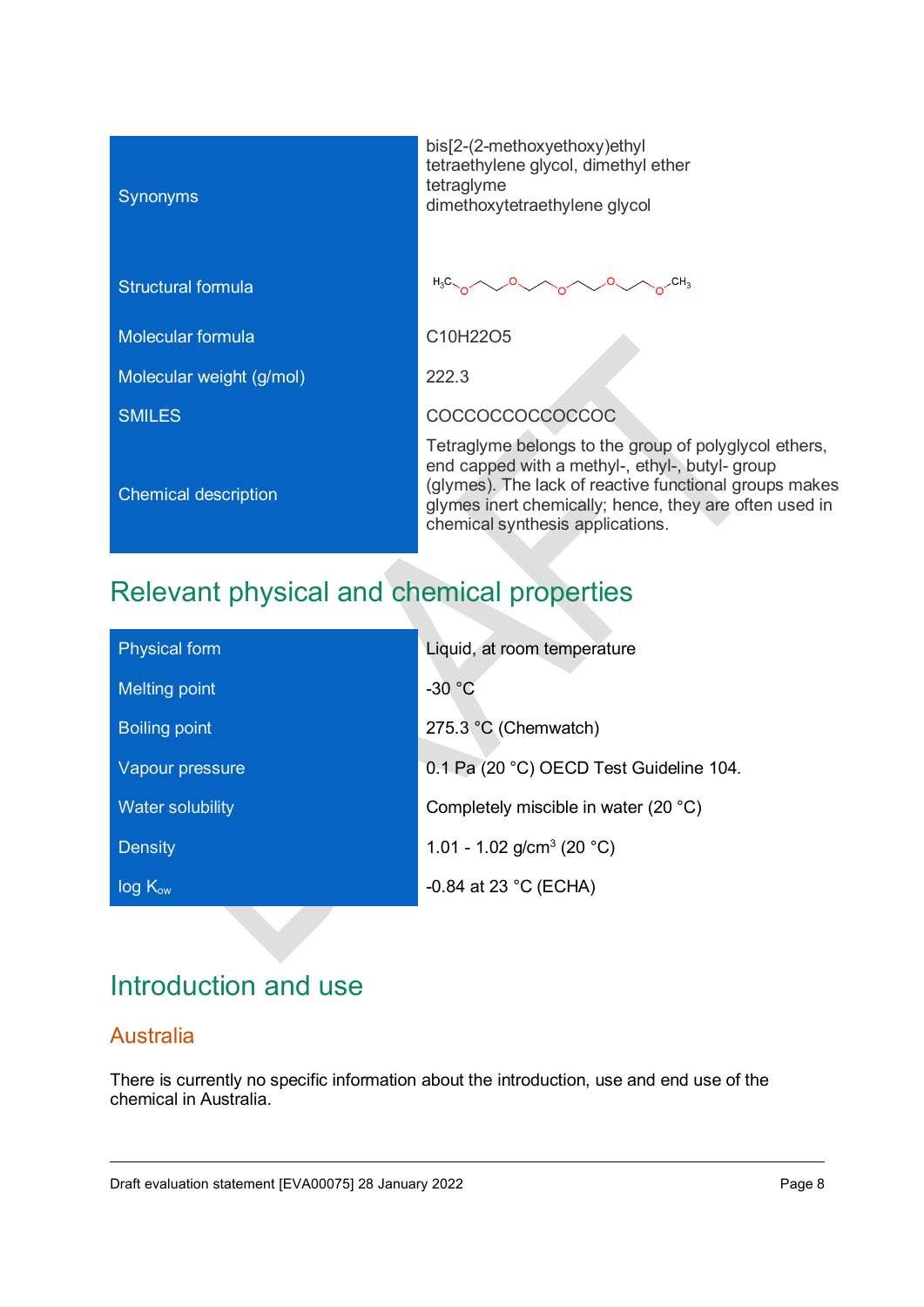#### <span id="page-8-0"></span>International

The following international uses have been identified through the European Union Registration, Evaluation and Authorisation of Chemicals (EU REACH); ECHA Annex XV report, the Substances in Preparations in Nordic countries (SPIN) database and the United States Environmental Protection Agency (US EPA) Chemical and Product Categories database (CPCat).

The chemical has reported commercial uses, including:

- as a solvent in synthesis reactions
- as an extraction agent
- as a functional fluid
- as a lubricant additive
- as a formulation component
- in printing and publishing
- in fabrics, textiles and apparel manufacture
- in cleaning/washing products
- in automotive care products
- in paints and coating products
- in paint strippers and adhesives removers
- in inks, toners and colourant products
- in lubricant and greases.

Some of these commercial uses may also be have domestic applications. No consumer uses are registered under REACH. The majority of uses reported under the US Chemical Data Reporting (CDR) under the *Toxic Substances Control Act* (US EPA 2016) were commercial, but a single potential consumer use in inks, toners and colourant products was identified. There are no identified uses of the chemical in a North American consumer product database (DeLima Associates).

The chemical has reported domestic use in the Substances and Preparations in Nordic countries (SPIN) database. However, it should be noted that SPIN does not distinguish between direct use of the chemical and use of the materials that are produced from chemical reactions involving the chemical.

The chemical has been detected as a contaminant in e-cigarettes (NICNAS 2019).

The substance has reported site-limited uses including:

- use in lithium-ion battery technology
- in manufacture of soldering fluxes
- in adsorption liquid and gas scrubbing
- in manufacture of computer, electronic and optical products
- inert additive for the fixation of methylated methylolmelamine resins in durable-press cotton and cellulosic fabrics
- as an HFC/CFC lubricant (automotive air conditioning (A/C) compressors).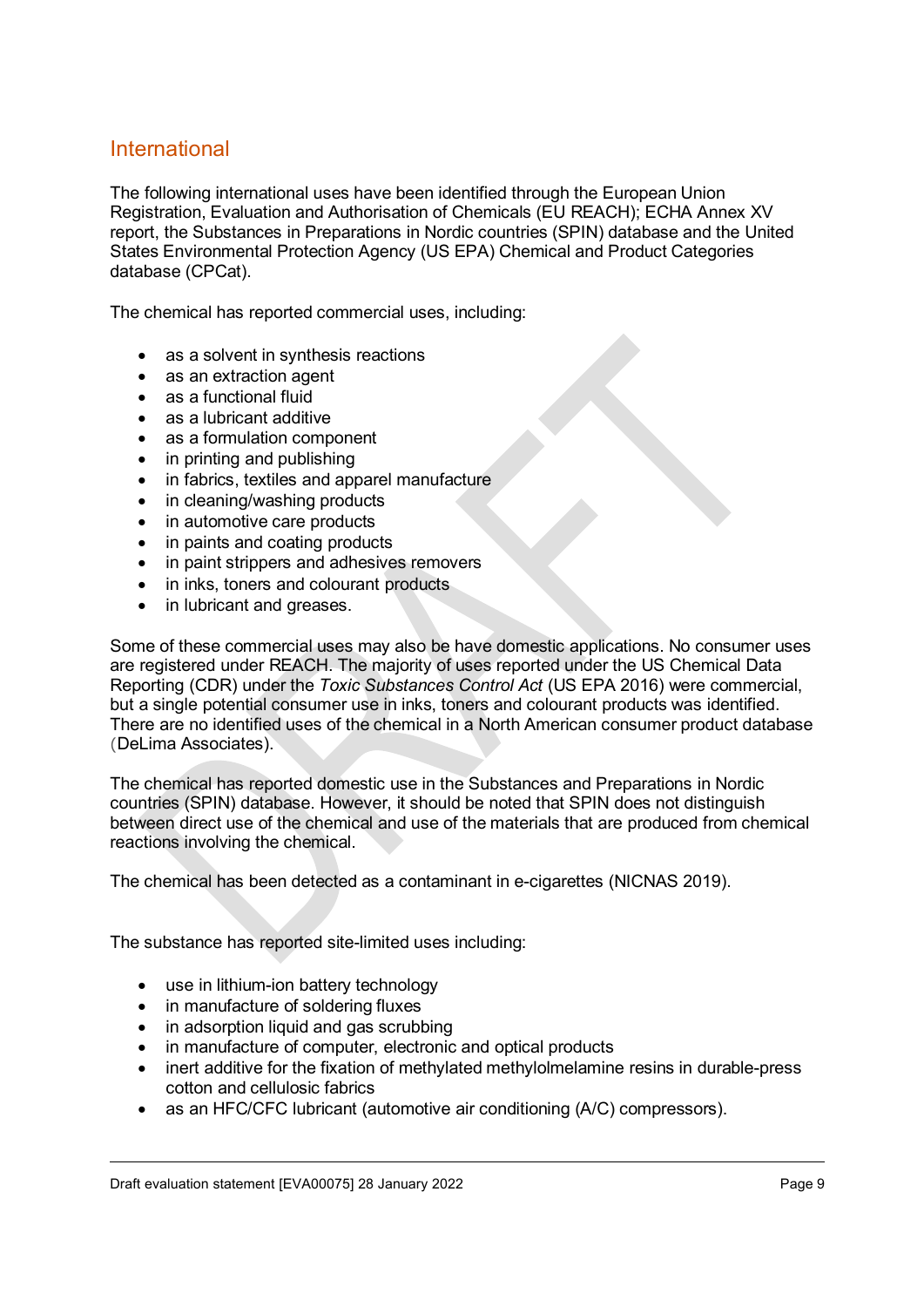## <span id="page-9-0"></span>Existing Australian regulatory controls

### <span id="page-9-1"></span>AICIS

No specific controls are currently available for the chemical.

### <span id="page-9-2"></span>Public

No specific controls are currently available for the chemical.

### <span id="page-9-3"></span>**Workers**

The chemical is not listed on the Hazardous Chemicals Information System (HCIS) and no exposure standards are available in Australia (SWA).

## <span id="page-9-4"></span>International regulatory status

### <span id="page-9-5"></span>Canada

Tetraglyme is included in the *Canada Identification of Risk Assessment Priorities (IRAP) - Appendix C*. Substances identified for data gathering.

### <span id="page-9-6"></span>European Union

European Chemicals Agency (ECHA) has classified the chemical as: Toxic for reproduction Category 1B (H360FD: May damage fertility. May damage the unborn child) in accordance with *Article 57 (c) of the REACH Regulation*.

The chemical is listed on the Candidate List of Substances of Very High Concern (SVHC) for eventual inclusion in Annex XIV (ECHA 2020). The reason for inclusion in the list is the chemical is considered 'Toxic for reproduction (Article 57c)'. In the European Union (EU), the inclusion in the Candidate List brings immediate obligations for suppliers of the substance, such as:

- supplying a safety data sheet
- communicating safe use
- responding to consumer requests within 45 days
- notifying ECHA if the article they produce contains an SVHC in quantities above one tonne per producer/importer per year and if the substance is present in those articles above a concentration of 0.1% (w/w).

The chemical is listed in Regulation (European Commission (EC)) 1223/2009 on cosmetic products, Annex II – List of substances prohibited in cosmetic products (EC).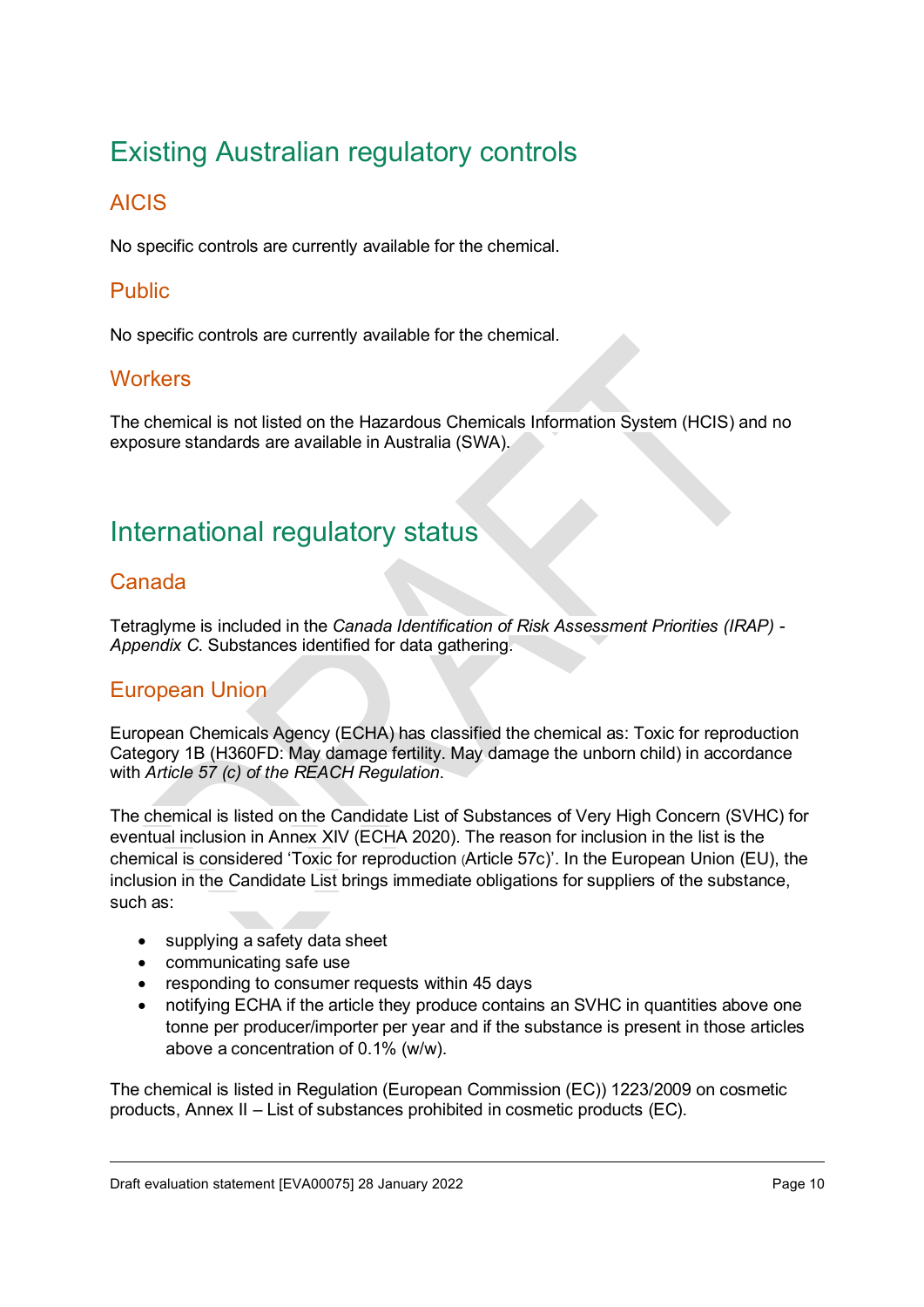### <span id="page-10-0"></span>USA

In the Federal Register of July 12, 2011 the EPA proposed a significant new use rule (SNUR) under the for 14 ethylene glycol ethers including tetraglyme. However, the EPA (2014) decided not to apply the final SNUR to seven of the 14 ethylene glycol ethers including tetraglyme because the Agency believes that these chemicals are not sufficiently similar to the seven chemicals subject to this SNUR and; therefore, do not raise the same concern for potential exposure to these chemicals.

### <span id="page-10-1"></span>Exposure standards

No specific exposure standards were identified (Chemwatch).

## <span id="page-10-2"></span>Health hazard information

### <span id="page-10-3"></span>**Toxicokinetics**

Tetraglyme belongs to the homologous series of glymes, where there is an incremental increase in the number of  $CH_2CH_2O$  units. Therefore, it can be assumed that tetraglyme and other glyme members (mono-, di-, and triglyme) share similar toxicokinetic properties and toxic mode of action. Increasing chain lengths could slightly slow down bioavailability or metabolism leading to reduced potency of higher chain variants (ECHA 2017).

Based on the read across approach using diglyme as the source chemical, tetraglyme is expected to be rapidly metabolised and excreted in urine. The main pathway of biotransformation of diglyme involves cleavage of the central ether bond which result in formation of 2-(2-methoxyethoxy)ethanol, which is further metabolised to 2-methoxyethanol (2-ME) and subsequently oxidised to methoxyacetic acid (MAA). Due to the observed extensive metabolism, the bioaccumulation potential is estimated to be negligible (NICNAS 2014; ECHA 2017; REACH).

The OECD QSAR Toolbox (rat liver S9 metabolism simulator) predicted the formation of MAA as well as other metabolites (OECD, 2021). This is the same for other glymes (ECHA, 2018). Primary hepatocytes isolated from male Sprague Dawley rats were cultured as monolayers and incubated with [<sup>14</sup>C]-diglyme at 1, 10, 30 and 50 µM for up to 48 hours. The principal metabolite from primary rat hepatocytes and in the urine was (2 methoxyethoxy)acetic acid (MEAA) (approx. 67% of the administered dose after 48 hours). Other prominent metabolites included 2-(2 -methoxyethoxy)ethanol (MEE), methoxyacetic acid (MAA), 2-methoxyethanol (2-ME) and diglycolic acid. Diglyme was demonstrated to be not cytotoxic to rat hepatocytes (REACH).

The formation of the metabolite 2-methoxyacetic acid is also identified by the OECD QSAR Toolbox.

Owing to its close structural similarity with diglyme, similar skin penetration behaviour is expected. As the molecular weight of tetraglyme is higher than that of diglyme, the substance is expected to be absorbed by the skin at a lower rate compared with diglyme.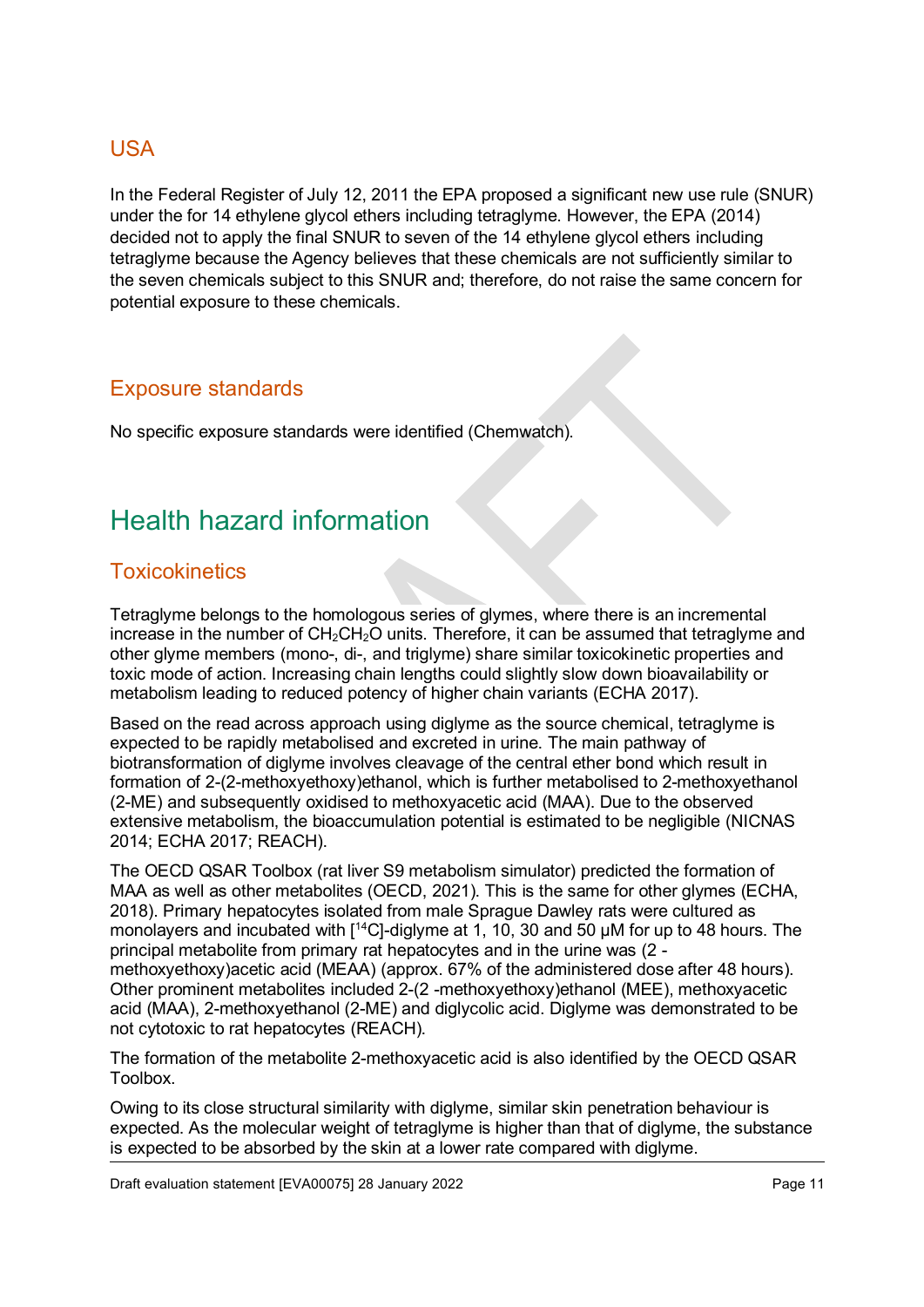Glycol ethers are typically readily distributed throughout the body and eliminated in urine (ECETOC 2016).

#### <span id="page-11-0"></span>Acute toxicity

**Oral**

Tetraglyme has low oral acute toxicity based on results from animal tests following oral exposure.

In an acute oral toxicity study conducted in accordance with OECD TG 401, female Wistar rats (10/dose) were given single doses of 2500, 3150, 3550, 3750, 4000 or 5000 mg/kg bw tetraglyme by gavage. Five out of ten animals died in the 3750 mg/kg bw group. The median lethal dose (LD50) was 3750 mg/kg bw. Reported sublethal signs of toxicity included hyperactivity, ataxia, squatting position, prone position, dorsal position, constriction of pupil, nasal discharge, skin redness, and noisy breathing (REACH).

#### **Dermal**

Based on an acute dermal toxicity study with triglyme, tetraglyme is expected to have low acute dermal toxicity.

The LD50 value for triglyme was >6900 mg/kg bw from an acute dermal study in male Wistar rats conducted according to OECD guidelines TG 402 (NICNAS 2016).

#### **Inhalation**

Based on an acute inhalation study with diglyme, the chemical is expected to have low acute inhalational toxicity.

Diglyme was assessed in an inhalation toxicity study conducted according to OECD TG 403 (acute inhalation toxicity). Male and female Wistar rats (six animals/sex) were exposed to the aerosolised chemical at a concentration of 11.1 mg/L for a period of seven hours (nose-only system). No mortality occurred during the study. No irreversible clinical signs were noted and no macroscopic lesions were observed at necropsy. On the basis of this study a median lethal concentration (LC50) of >11.1 mg/L was determined for diglyme (NICNAS 2016).

### <span id="page-11-1"></span>Corrosion/Irritation

#### **Skin irritation**

In a skin irritation study conducted in accordance with OECD TG 404, 3 New Zealand White (NZW) rabbits (sex not specified) were treated with the chemical for 4 hours under occluded conditions. Observations were recorded at 1, 24, 48, 72 hours after patch removal. The following mean scores for individual animals were reported for observations at 24, 48 and 72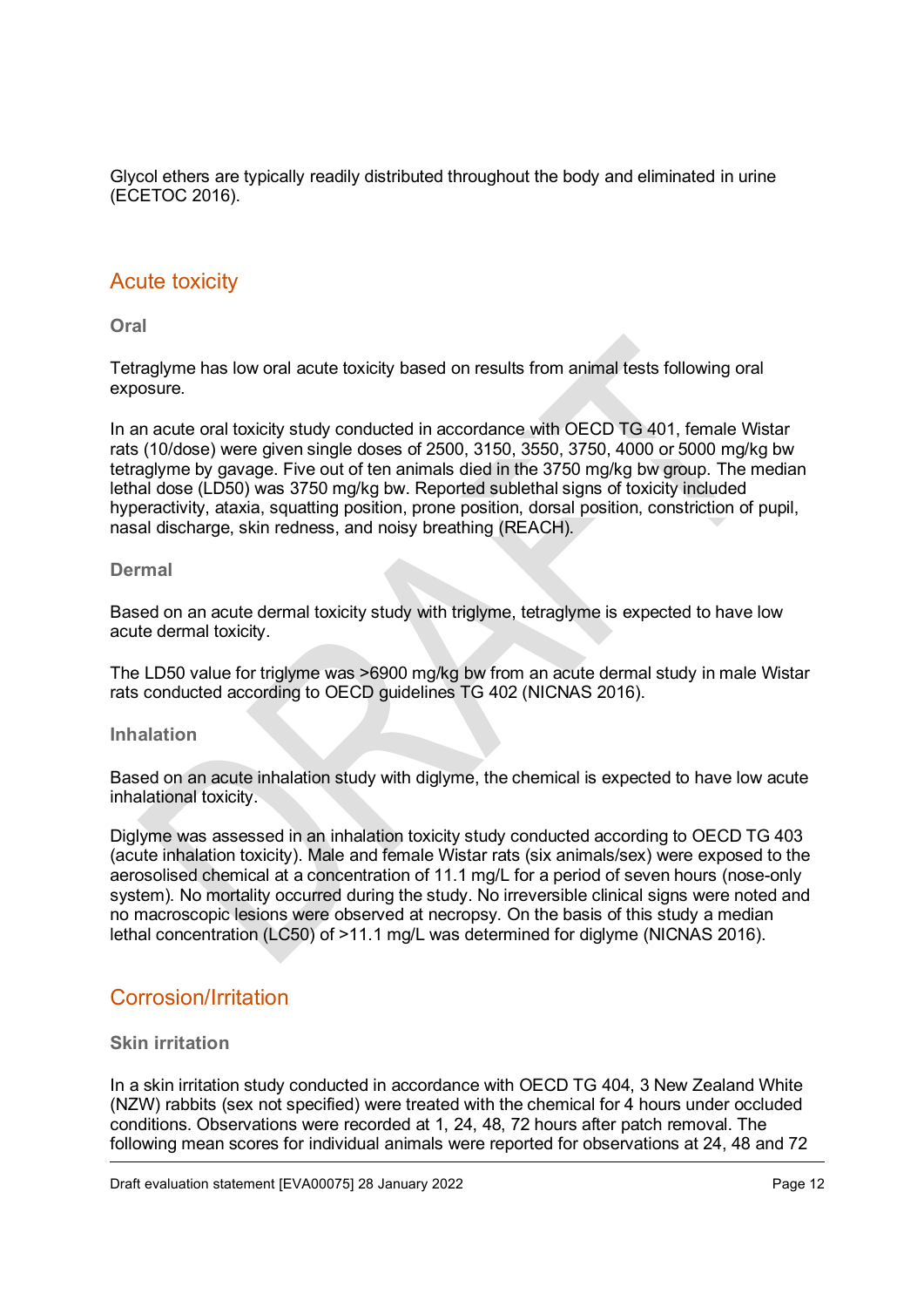hours: 1.3, 1.0, 0 for erythema and 0, 0, 0, for oedema. Signs of irritation include very slight to well defined erythema. The erythema was reversible in all animals (NICNAS 2016).

The chemical does not warrant classification based on the available data.

#### **Eye irritation**

In an eye irritation study conducted in accordance with OECD TG 405, the chemical was instilled into one eye each of three NZW rabbits (sex not specified). The eyes were washed out after 24 hours, and observed at 1, 24, 48, 72 hours. All mean scores in all animals were zero, except in 1 rabbit in which clear colourless discharge and conjunctival hyperaemic blood vessel were observed (mean score 0.3) (REACH).

Based on the available data, the chemical does not warrant classification.

#### <span id="page-12-0"></span>**Sensitisation**

**Skin sensitisation**

There are no skin sensitisation studies currently available for tetraglyme. Based on the weight of evidence the chemical is not considered to be a skin sensitiser.

The chemical's sensitisation potential was assessed based on the read across approach, using sensitisation studies with diethylene glycol methyl ethyl ether (diethylene glycol ethyl methyl ether, CAS No. 1002-67-1).

In a local lymph node assay (LLNA) performed in accordance with OECD TG 429, 4 female CBA mice received topical applications of 25, 50 and 100% of diethylene glycol methyl ethyl ether in acetone/olive oil (4:1 v/v). The reported stimulation indices (SI) were 0.73, 1.03 and 0.69 for concentrations of 25, 50 and 100%, respectively. The EC3 value could not be calculated, since every S.I. is below 3 (NICNAS 2015; REACH).

The chemical was reported to have no structural alerts for protein binding based on the mechanistic profiling functionality of the OECD QSAR Application Toolbox (OECD 2021).

### <span id="page-12-1"></span>Repeat dose toxicity

**Oral**

In a 28 day study, conducted in accordance with OECD TG 407, Wistar rats (5/sex/dose) were administered tetraglyme (purity not specified) by gavage at 62.5, 250 and 1000 mg/kg bw/day.

At the highest dose (1000 mg/kg bw/day), the absolute and relative thymus weights were decreased in male and female animals and absolute and relative testes weights were decreased in the males. Haematological analysis showed that the thrombocyte counts were slightly decreased in females of the high dose group. Histopathology investigation showed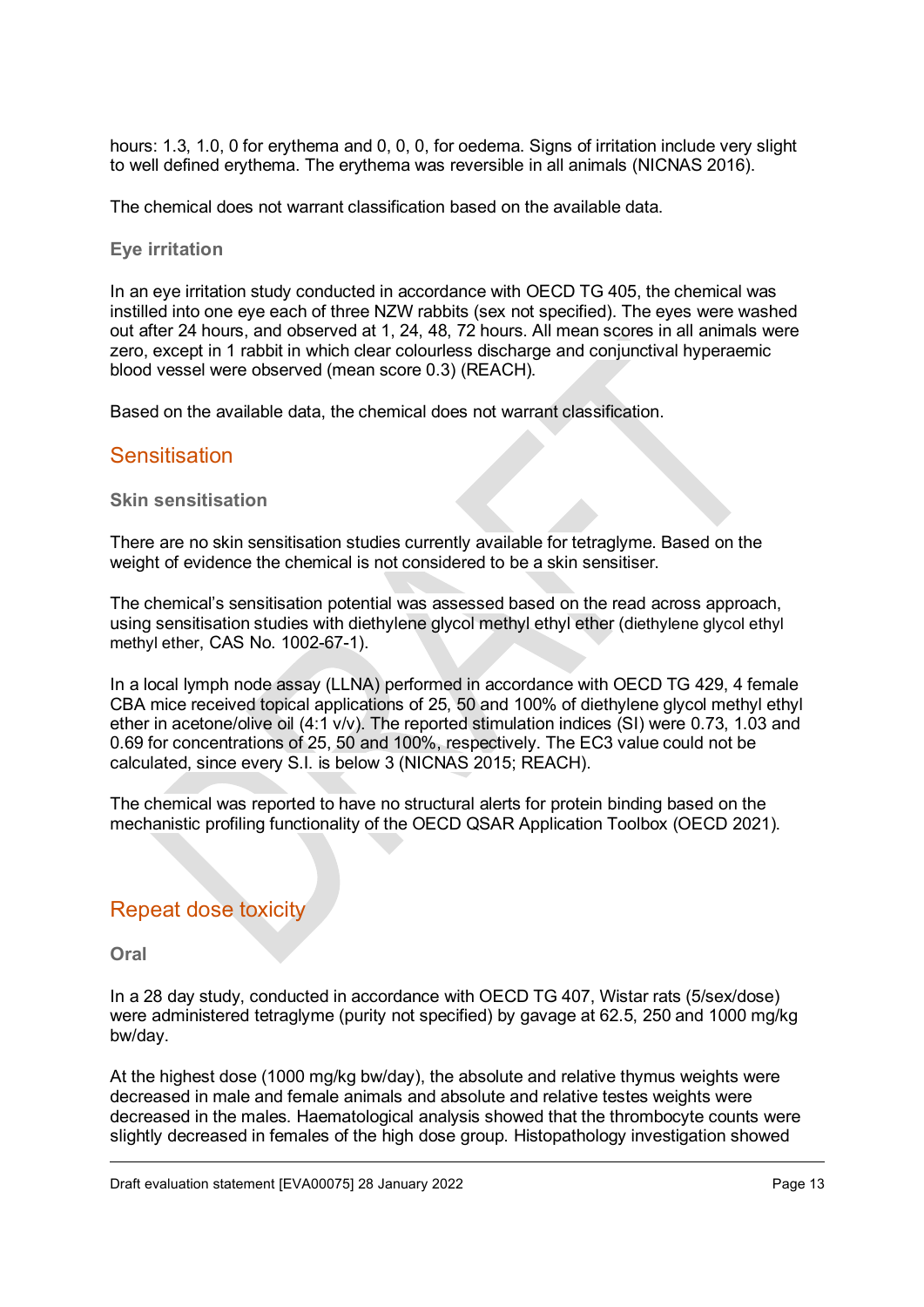narrowed and loosened cortex with high reduction of lymphocytes in the thymus of 4 males and 2 females. In testes of 2 males, degradation of germinal epithelium and increased single cell necrosis were found. In these animals, the number of matured sperm cells was significantly reduced.

Based on the effects on organ weights and histopathology, the no observed adverse effect level (NOAEL) for tetraglyme was determined to be 250 mg/kg bw/day for male and female rats (REACH).

In a similar 28 day repeated oral dose study, conducted in accordance with OECD TG 407, Wistar rats (5/sex/dose) were administered triglyme (purity not specified) by gavage at 62.5, 250 and 1000 mg/kg bw/day. The absolute and relative thymus weight was significantly decreased in all animals of the 1000 mg/kg bw/day group. Female rats of the 250 mg/kg bw/day group had decreased thymus weights. The size of the testes was reduced in male rats of the 1000 mg/kg bw/day dose group. No microscopic changes occurred at any dose level with the exception of changes of the testes, epididymides and spermatogenesis in male rats of the 1000 mg/kg bw/day dose group, resulting in oligo- and aspermia. In both male and female rats, involution of the thymus was observed in the high dose group. The NOAEL was determined to be 250 mg/kg bw/day, although slightly reduced thymus weights were observed at this level (NICNAS 2016; REACH).

At 1000 mg/kg bw/day, comparable findings were obtained for tri- and tetraglymes for all rats. The degree of testes and thymus effects and thrombocyte reduction was higher for triglyme.

#### **Dermal**

There is currently no information available about the dermal effects of this chemical.

#### **Inhalation**

Studies on repeated inhalation toxicity with tetraglyme are not available. Limited data are available for diglyme. In the 14 day subacute inhalation toxicity study, similar to OECD TG 412, CRL:CD BR rats (20 males and 10 females per dose group) were exposed nose only to concentrations of 110, 370 or 1100 ppm diglyme in air, 6 hours/day, 5 days/week for 2 weeks. Rats were sacrificed immediately following exposure, after 14, 42 or 84 days of recovery period.

Exposure to diglyme produced a variety of concentration related changes. The most striking effect produced in all test groups was cellular injury involving the testes, seminal vesicles, epididymides and prostate. Mean absolute and relative weights of male reproductive organs were significantly lower in diglyme exposed rats compared with the control group. The magnitude of the weight effects was concentration related, with the most severe effects observed in the 1100 ppm group. Concentration related reductions in mean absolute prostate and seminal vesicle weights were seen in the 370 ppm and 1100 ppm groups. Although these effects were more severe at the higher concentrations, partial or complete recovery was seen by 84 days post exposure. The prostate, seminal vesicles and thymus appeared normal at necropsy by 42 days of recovery. The small size of the testes and epididymides persisted through the recovery period. Overall, the gross lesions in male rats were consistent with the microscopic observations. Stage specific germ cell damage occurred at all concentrations and the effects were both concentration and time dependent. A no observed adverse effect level (NOAEL) could not be established in this study for males, and the lowest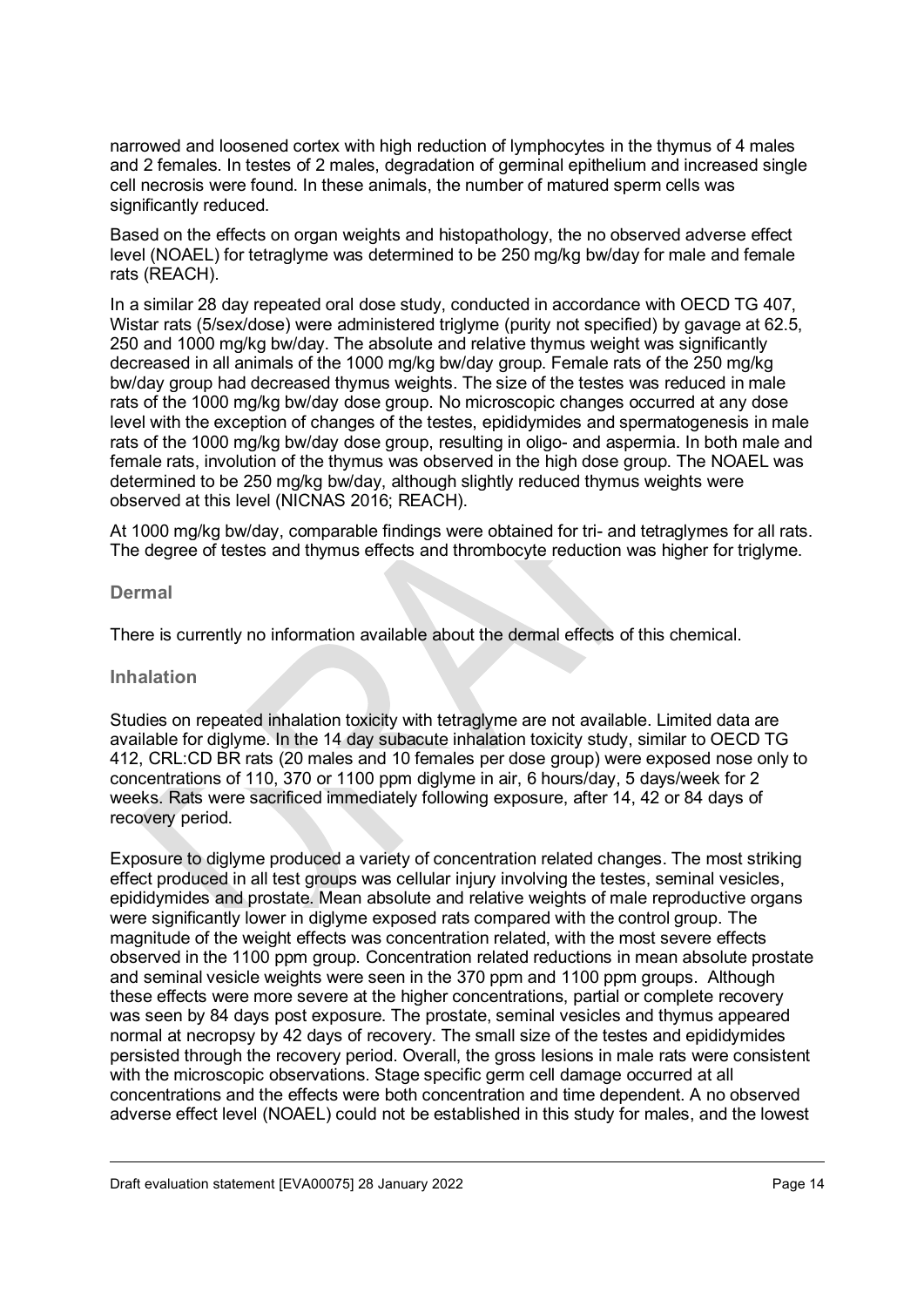observed adverse effect level (LOAEL) was reported to be 110 ppm. No compound related gross lesions were noted at necropsy in female rats.

Changes in the haematopoietic system occurred in both sexes and involved the bone marrow, spleen, thymus, leucocytes and erythrocytes. Minimal to severe bone marrow hyperplasia and lymphoid tissue atrophy of the spleen and thymus were apparent in both male and female rats exposed to 1100 ppm diglyme. While the atrophic changes in the haematopoietic tissues of rats from this group had resolved after 14 days of recovery, extramedullary haematopoietic foci were evident in the liver of rats from both sexes and in the spleen of males. Evidence of haematopoietic effects in males was essentially absent after 42 days of recovery (NICNAS 2014; REACH).

### <span id="page-14-0"></span>**Genotoxicity**

In the absence of sufficient data to assess the genotoxicity of tetraglyme, studies on other glyme analogues were used to assess its genotoxicity potential. Based on available data, the chemical is not considered to have genotoxic potential in vitro or in vivo.

#### **In vitro**

In vitro studies with tetraglyme and its analogues gave negative results:

- Negative results were reported with tetraglyme in a bacterial reverse mutation assay (OECD TG 471) in *Salmonella typhimurium* TA98, TA100, TA1535, TA1537, TA1538 and *Escherichia coli* WP2 *uvr*A, with and without rat liver S9 mixes, at concentrations of 4−5000 µg/plate (REACH).
- Negative results were reported with the analogue, triglyme (CAS No. 112-49-2), in a bacterial reverse mutation assay (OECD TG 471) in *S. typhimurium* TA98, TA100, TA1535, TA1537, TA1538, with and without rat liver S9 mixes. The concentrations of the chemical tested were 4−10000 µg/plate (NICNAS 2016).

In vitro genotoxicity studies (bacterial reverse mutation assays in *S. typhimurium*, DNA damage and repair assay in human embryonic intestinal cells) conducted with diglyme were reported to be negative (NICNAS 2014).

#### **In vivo**

In vivo studies on tetraglyme genotoxicity are not available. Relevant in vivo studies with its analogues were reported to be negative.

- In a mammalian erythrocyte micronucleus test conducted in accordance with OECD TG 474, NMRI mice (n=5/sex/dose) were treated with monoglyme by gavage at up to 2000 mg/kg bw/day (2 applications, one daily). The reported incidence of micronuclei in bone marrow polychromatic erythrocytes did not increase in any of the treated groups, indicating a lack of clastogenicity.
- In a mammalian bone marrow chromosomal aberration test, conducted in accordance with OECD TG 475, Chinese hamsters (n=5/sex/dose) were administered monoglyme by gavage at doses of 2000 mg/kg bw/day. The reported incidence of chromosome aberrations in bone marrow did not increase in any of the treated groups, indicating a lack of clastogenicity.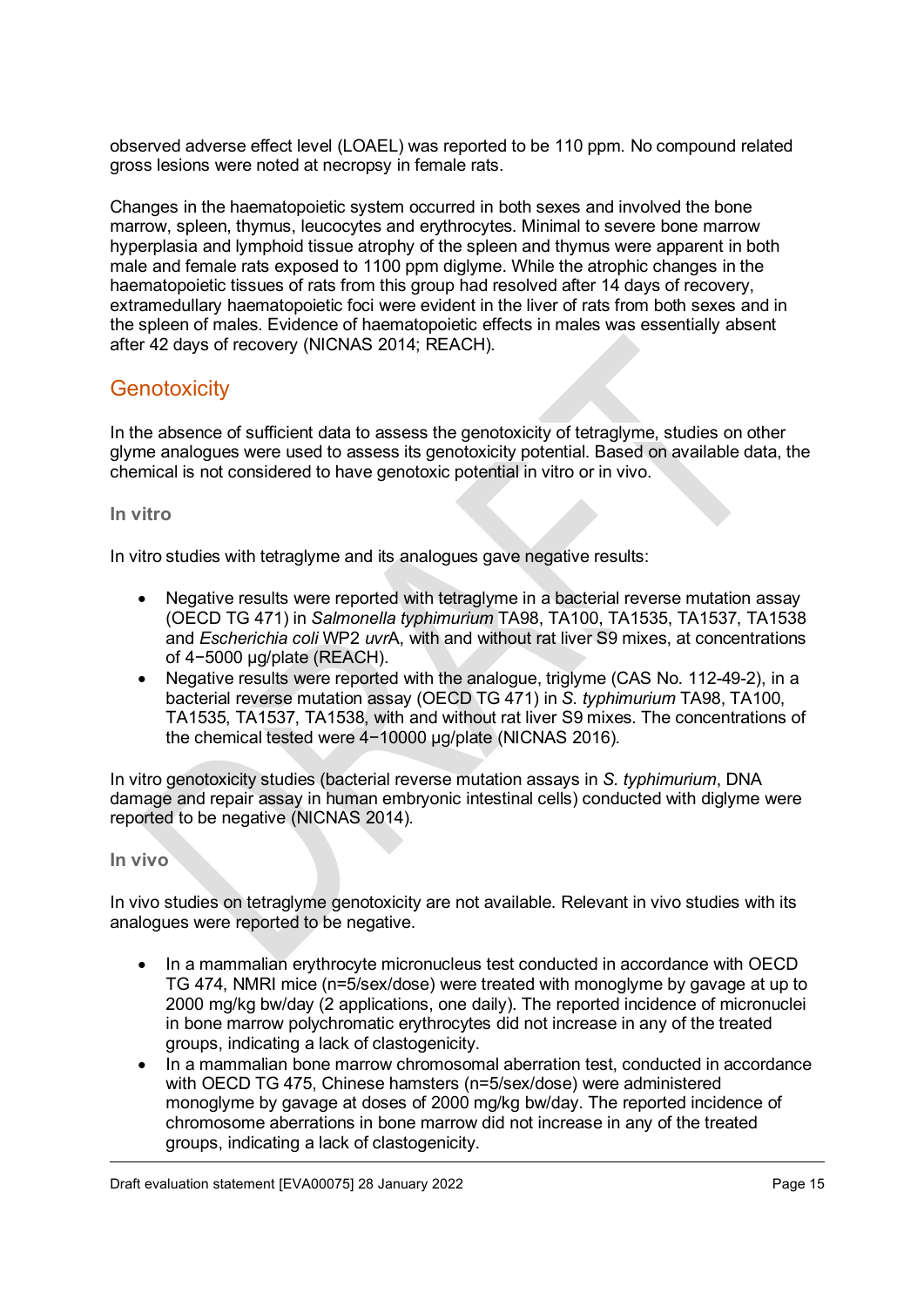• In vivo tests (mammalian bone marrow chromosome aberration assays in rats) conducted with diglyme were reported to have negative results (NICNAS 2014).

In a dominant lethal assay conducted in accordance with OECD TG 478, male Crj: CD(SD) rats (n=10/dose) were exposed to diglyme atmospheres for 7 hours/day for 5 days. Multiple dosed rodents received 100 mg/kg bw/day for 5 days while single dosed rats received 250 mg/kg bw/day. A significant increase in preimplantation loss and reduction in implantation were observed in weeks 6 to 7 after exposure of the male to 1000 ppm diglyme. Recovery from this influence was complete in week 10. Considering the known effects of the chemical on fertility, the report concluded that reduced fertility was responsible for these effects, rather than genetic damage (NICNAS 2014).

### <span id="page-15-0"></span>**Carcinogenicity**

There are no data currently vailable for tetraglyme. A range of related compounds, including glyme, diglyme, triglyme and related monomethyl esters (cellosolves) are not considered to be carcinogens (NICNAS 2016).

### <span id="page-15-1"></span>Reproductive and development toxicity

Very little information is available on the reproductive and developmental toxicity of tetraglyme. Based on the limited data on tetraglyme and available studies on its analogues in rabbits and rodents, the chemical is expected to cause specific adverse effects on fertility and development following oral and inhalation exposure. Information on reproduction and development effects from dermal exposure is currently not available.

Glymes, which consist of repetitive ethylene glycol units, are known to cause testes toxicity and developmental toxicity. Mono-, di- and triglyme, as well as 2-ME and MAA all have a harmonised classifications (ECHA 2018).

#### **Reproductive toxicity**

In a combined reproduction/developmental toxicity screening test similar to the OECD TG 421, (only 3 rats/sex/dose were used), Wistar rats were administered 250, 500 or 1000 mg/kg bw/day tetraglyme by gavage, from 28 days premating period through to the postnatal day 4 (PND4) (28 days for males; 54 days for females).

No significant clinical signs of toxicity were observed in treated animals. In males, the body weights were comparable to control animals, but in females, during the gestation period, body weight gain was reduced to 30% of the control value for animals in the 1000 mg/kg bw/day group. In the lactation phase the body weight gain reduced dose dependently for treated females. No changes were noted in haematology or clinical biochemistry in either males or females.

All males of the highest dose group (1000 mg/kg bw/day) showed reduced organ weight for testes (mean value reduced to 60% of controls) and epididymides (mean value reduced to 70% of controls). At this dose it was reported that no live pups were delivered. At 500 mg/kg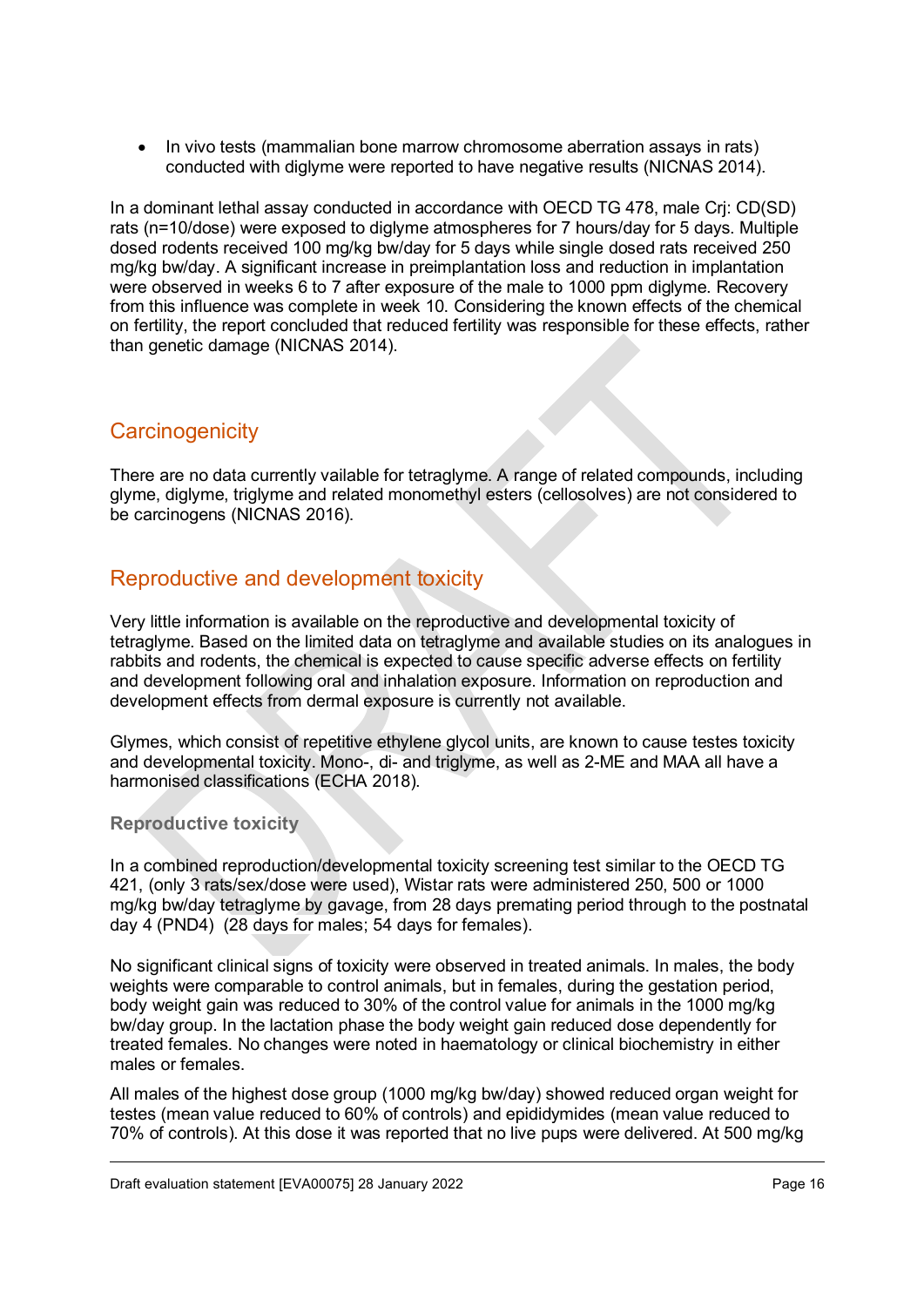bw/day, the number of live pups per litter reported was reduced compared to the controls (8 vs 11). The body weight development of live born pups from treated animals was reported to be comparable to those from the controls. No effects were seen at 250 mg/kg bw/day.

Due to the low number of rats used in each dose group, a NOAEL could not be established. However, the study demonstrated that tetraglyme induces male reproductive and developmental toxicity.

ECHA reported the following effects from a combined repeated dose toxicity study with reproductive and developmental toxicity screening (OECD 422) (ECHA, 2018):

- significantly reduced testes weights (-50%) and epididymis weights (- 30%) at 1000 mg/kg bw/day
- marked bilateral seminiferous tubular degeneration (with associated depletion of germ cells) was reported in the testes and, in the epididymides, slight to moderate hypospermia at 1000 mg/kg bw
- at 300 mg/kg bw/day 2/10 males showed abnormalities in their sexual organs and the females mating with these males did not give birth to any pups
- decreased numbers of corpora lutea and implantation sites were observed in females at 300 and 1000 mg/kg bw/day.

#### **Developmental toxicity**

Developmental toxicity studies with tetraglyme and its analogues in rabbits and rats are summarised below.

#### **Tetraglyme – Rat**

In a prenatal developmental toxicity study, conducted in accordance with OECD TG 414, pregnant Wistar rats (8/dose) were administered 250, 500 or 1000 mg/kg bw/day of tetraglyme by gavage, on gestation days (GD) 5-19. Dams were sacrificed on GD19 and the uterine contents were examined for embryonic or foetal mortalities, and the number of viable foetuses.

At 1000 mg/kg bw/day, only 3 living pups were found in 8 dams and all these pups were visibly abnormal. Post implantation loss of 14.5 % was observed at 500 mg/kg bw/day. At all doses nearly all foetuses exhibited abnormalities, most notably being skeletal malformations of the paw, absent phalanges and absent  $4<sup>th</sup>$  metacarpal. Incidences of absent sternebrum, absent hyoid and absent xiphoid were also significantly increased. Increased incidence of incomplete ossification in the skull was seen. Evaluation of pups from the highest dose group (1000 mg/kg bw/day) was not meaningful due to the low number of live pups and their gross external abnormalities.

In the combined reproduction/developmental toxicity screening study (similar to OECD TG 421) described above, increased post implantation loss occurred at 500 and 1000 mg/kg bw/day.

#### **Triglyme – Rabbit**

Draft evaluation statement [EVA00075] 28 January 2022 **Page 17** November 2022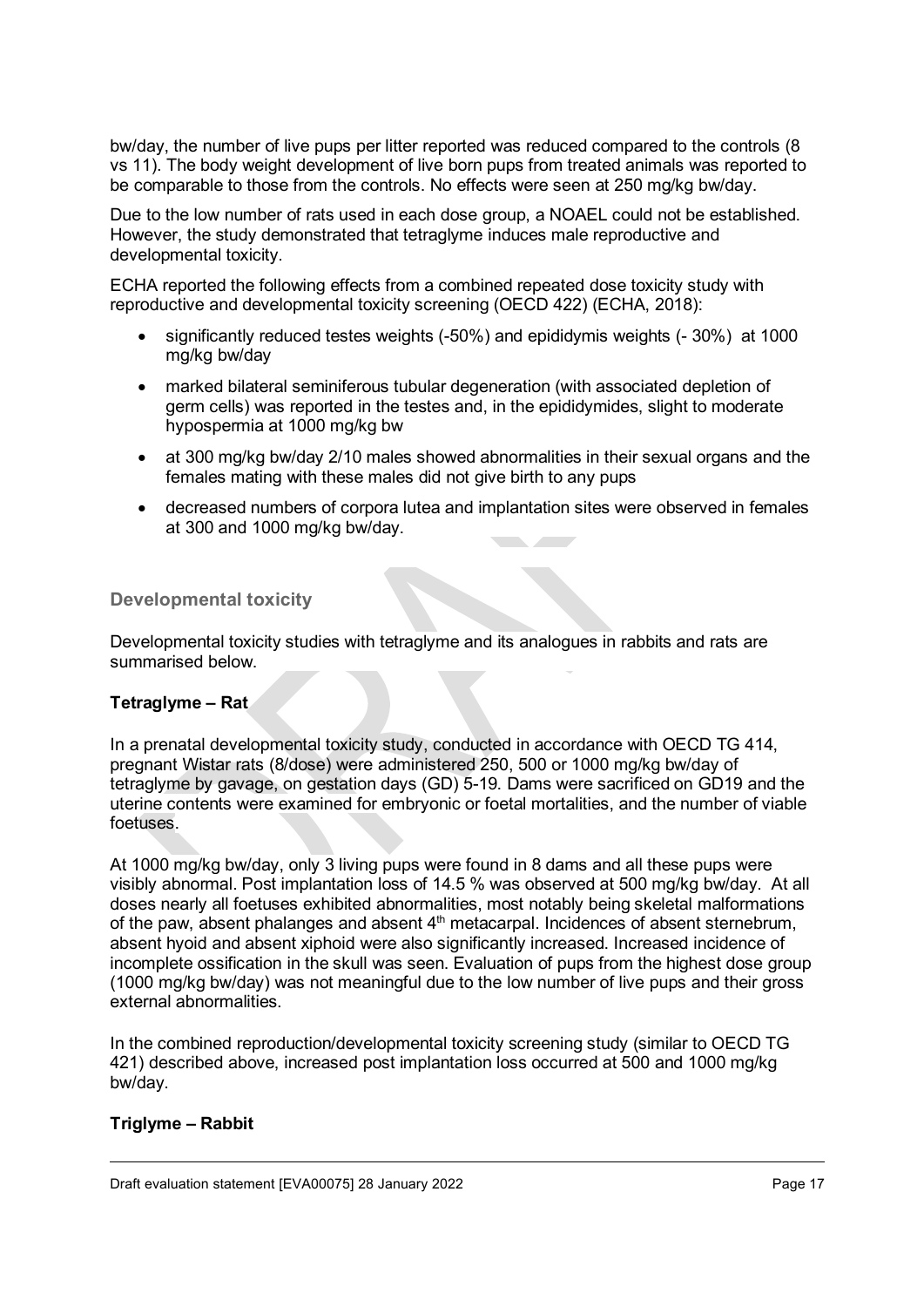In a prenatal developmental toxicity study, conducted in accordance with OECD TG 414, pregnant NZW rabbits (25/dose) were administered 75, 125, 175, or 250 mg/kg bw triglyme by gavage, once daily on GD 6–19. Dams were sacrificed on GD 30 and the foetuses were examined.

On GD19, maternal body weight was reported to be significantly low in the 250 mg/kg bw/day group, and body weight gain was decreased at 175 mg/kg bw/day and above. In dams there was a dose related decrease in gravid uterine weight and an increase in absolute liver weight reported. Significantly increased post implantation losses were observed in treated animals. The number of does with entirely resorbed litters and no live foetuses was reported as 1, 1, 2, 2, and 7 for the 0, 75, 125, 175, and 250 mg/kg bw/day groups, respectively. The reported percentage of resorptions per litter, percentage of non-live implants, and percentage of adversely affected implants each increased in a dose dependent manner.

There was no significant difference reported among the treated groups in the number of corpora lutea per doe, or the number of implantation sites per litter. The percentage of preimplantation loss; however, exhibited a significant increasing trend and was significantly high in the highest dose animals. The percentage of resorptions per litter, the percentage of non-live and adversely affected implants increased in a dose dependent manner from 125 mg/kg bw/day onwards. The percentage of litters with non−live implants exhibited a significant treatment effect in the 175 and 250 mg/kg bw/day groups. The number of live foetuses/litter exhibited a decreasing trend and was significantly low in the 125, 175, and 250 mg/kg bw/day dose groups.

Triglyme treatment was reported to cause an increased trend in the percentage of foetuses per litter having one or more malformations, with the 175 and 250 mg/kg bw/day dose groups significantly increased over controls. The percentage of litters with one or more malformed foetuses exhibited a significant dose effect at 175 and 250 mg/kg bw/day. Malformations observed most frequently included missing toenails in foetuses of normal size with no digital abnormalities, abnormally small spleen, and hydronephrosis. Variations that were noted as unusual were an abnormal number of papillary muscles, clubbed limbs without bone change, and small cysts on the reproductive organs of both sexes.

A NOAEL for developmental toxicity was set at 75 mg/kg bw/day, based on the reduced number of live foetuses/litter at 125 mg/kg bw/day and above (NICNAS 2016).

#### **Triglyme – Mouse**

In a study conducted according to OECD TG 414, female CD-1 mice (28-32/dose) were administered triglyme at 250, 500 or 1000 mg/kg bw/day by gavage on GD 6-15. In treated mice, gravid uterine weight decreased in a dose related manner, indicating compromised pregnancy status, and relative maternal liver weight was significantly increased over controls at doses of 500 mg/kg bw/day and above. The number of live foetuses per litter was unaffected by treatment, although average foetal body weight per litter was significantly reduced at doses of 500 mg/kg bw/day and above. The percentage of adversely affected conceptuses per litter (post-implantation loss + malformed live foetuses) exhibited a dose related increase at 500 and 1000 mg/kg bw/day. The percentage of malformed live foetuses per litter (0.3, 0, 0.8 and 11.1% at 0, 250, 500 and 1000 mg/kg bw/day, respectively), and percentage of litters with one or more malformed foetuses were significantly increased at 1000 mg/kg bw/day, as a result of a significant increase in both external and skeletal malformations. Malformations in animals observed at external examination included primarily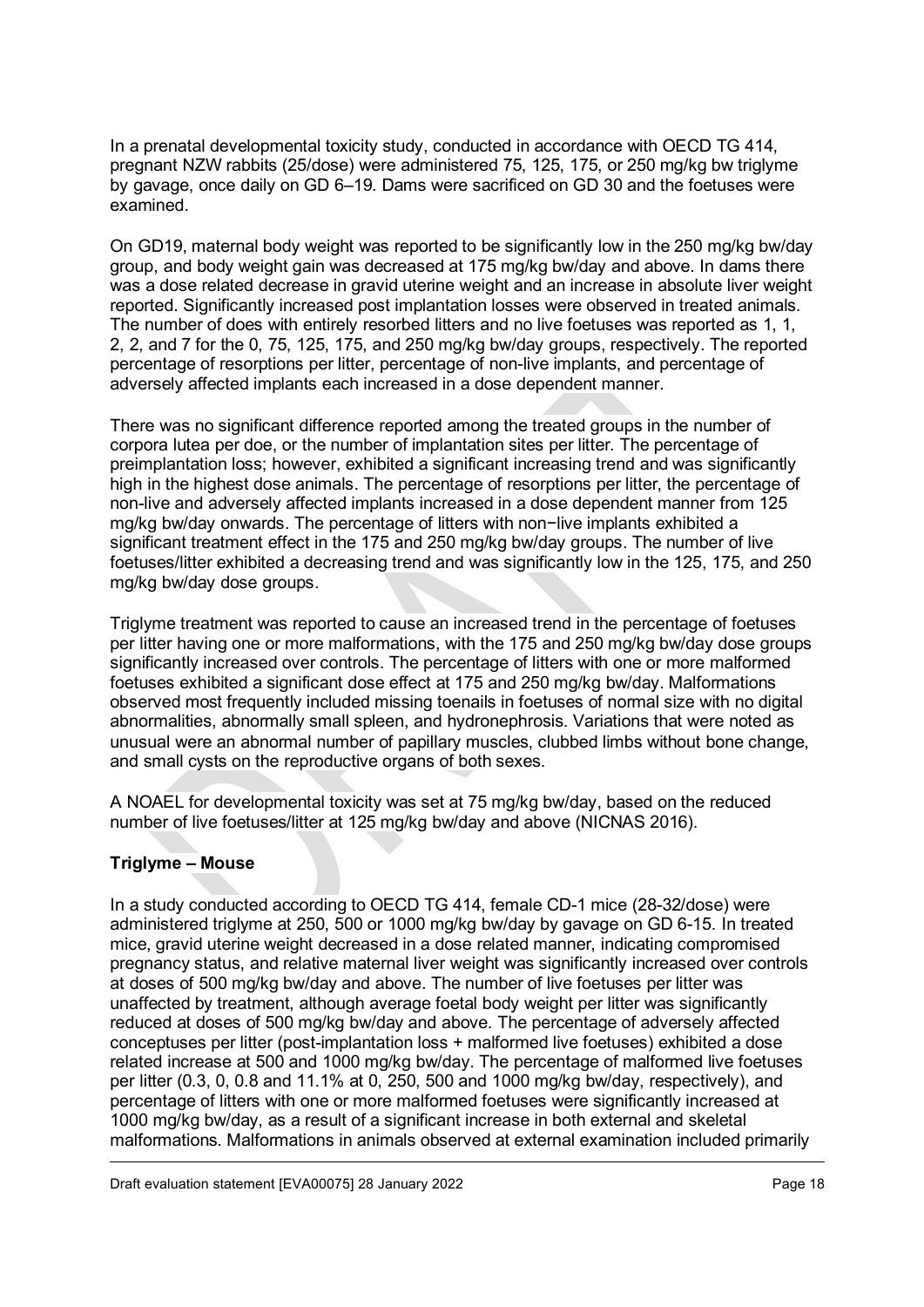neural tube closure defects and cleft palate. Those animal malformations observed in stained carcasses solely affected the axial region (fused ribs, fused sternebrae).

A NOAEL of 250 mg/kg bw/day was reported for developmental toxicity which was established based on the effect on conceptuses at 500 mg/kg bw/day and above (NICNAS 2016).

Similar findings were reported for rabbits and mice treated with diglyme at lower dose levels (NICNAS 2014).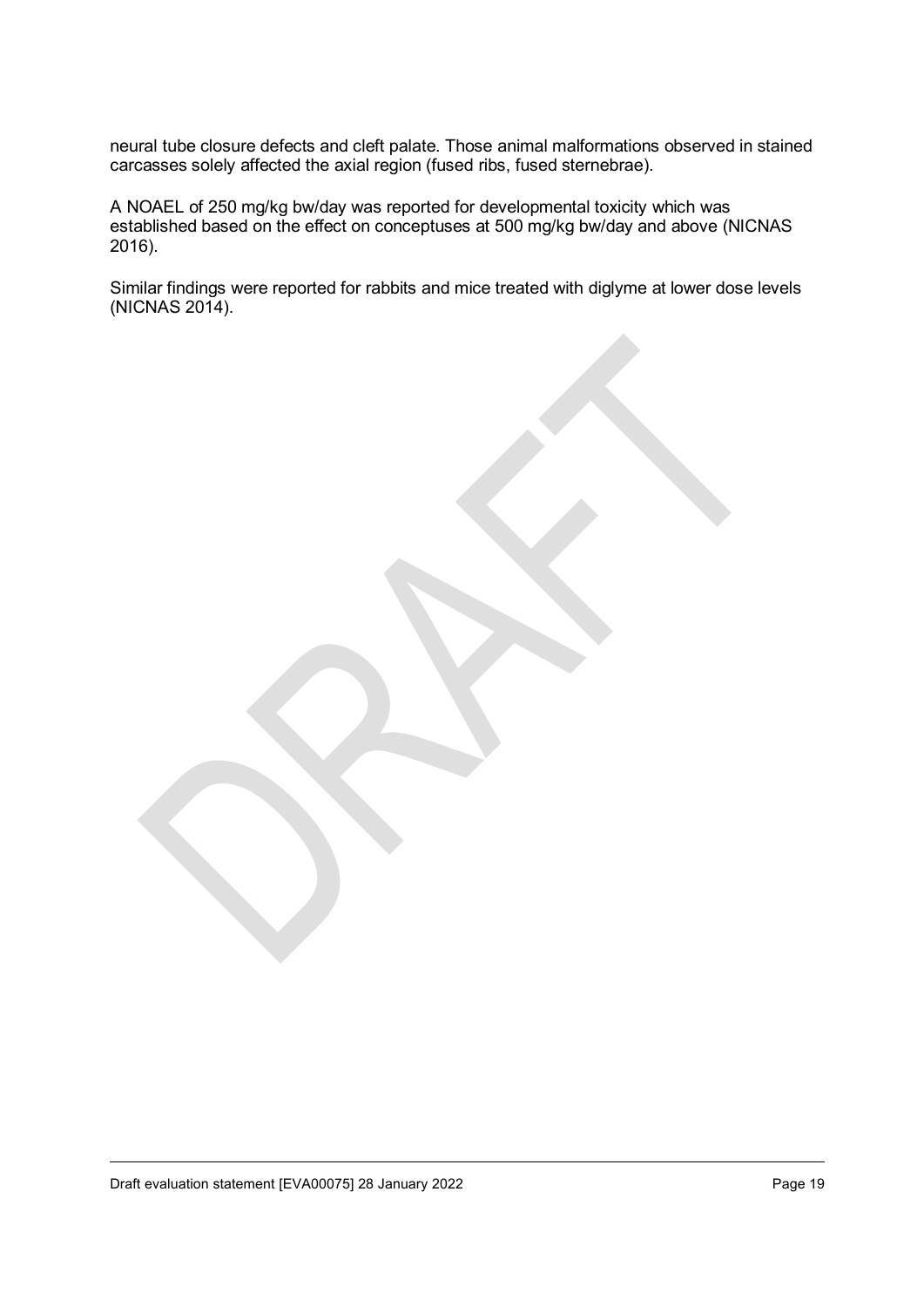## <span id="page-19-0"></span>References

DeLima Associates (n.d.) CPID [\(Consumer Product Information Database\)](https://www.whatsinproducts.com/), DeLima Associates website, accessed November 2021.

EC (European Commission) (n.d.) *[CosIng](https://ec.europa.eu/growth/tools-databases/cosing/index.cfm)*, EC website, accessed December 2021.

ECHA (European Chemicals Agency) (n.d.) [Candidate List of substances of very high](https://echa.europa.eu/candidate-list-table)  [concern for Authorisation](https://echa.europa.eu/candidate-list-table) ECHA website, accessed November 2021

ECHA (European Chemicals Agency) (2017). [CLH report Proposal for](https://echa.europa.eu/registry-of-clh-intentions-until-outcome/-/dislist/details/0b0236e1809d4e02) Harmonised [Classification and Labelling; tetraglyme.](https://echa.europa.eu/registry-of-clh-intentions-until-outcome/-/dislist/details/0b0236e1809d4e02) ECHA, accessed December 2021.

ECHA (European Chemicals Agency) (2018). [Committee for Risk Assessment RAC Opinion](https://echa.europa.eu/registry-of-clh-intentions-until-outcome/-/dislist/details/0b0236e1809d4e02)  [proposing harmonised classification and labelling at EU level of Bis\(2-\(2](https://echa.europa.eu/registry-of-clh-intentions-until-outcome/-/dislist/details/0b0236e1809d4e02) [methoxyethoxy\)ethyl\)ether; tetraglyme.](https://echa.europa.eu/registry-of-clh-intentions-until-outcome/-/dislist/details/0b0236e1809d4e02) ECHA, accessed December 2021.

ECHA (European Chemicals Agency) (2020). [Annex XV report. Proposal for Identification of](https://echa.europa.eu/proposals-to-identify-substances-of-very-high-concern-previous-consultations/-/substance-rev/56002/term?_viewsubstances_WAR_echarevsubstanceportlet_SEARCH_CRITERIA_EC_NUMBER=205-594-7&_viewsubstances_WAR_echarevsubstanceportlet_DISS=true)  [a substance of very high concern on the basis of the criteria set out in Reach Article 57.](https://echa.europa.eu/proposals-to-identify-substances-of-very-high-concern-previous-consultations/-/substance-rev/56002/term?_viewsubstances_WAR_echarevsubstanceportlet_SEARCH_CRITERIA_EC_NUMBER=205-594-7&_viewsubstances_WAR_echarevsubstanceportlet_DISS=true) ECHA, accessed November 2021.

ECETOC (European Centre for Ecotoxicology and Toxicology of Chemicals) (2005). [The](https://www.ecetoc.org/publication/tr-095-vol-ii-the-toxicology-of-glycol-ethers-and-its-relevance-to-man-fourth-edition-volume-ii-substance-profiles/)  [Toxicology of Glycol Ethers and its Relevance to Man \(Fourth Edition\) Volume II](https://www.ecetoc.org/publication/tr-095-vol-ii-the-toxicology-of-glycol-ethers-and-its-relevance-to-man-fourth-edition-volume-ii-substance-profiles/) ECETOC, accessed November 2021.

Chemwatch (n.d.) [Galleria Chemica,](https://jr.chemwatch.net/galleria/) Chemwatch website, accessed November 2021.

NICNAS (National Industrial Chemicals Notification and Assessment Scheme) (2014) [IMAP](https://www.industrialchemicals.gov.au/chemical-information/search-assessments-keywords?keywords=2%2C5%2C8%2C11-Tetraoxadodecane)  Single Assessment Report *–* [Ethane, 1,1'-oxybis\[2-methoxy-:](https://www.industrialchemicals.gov.au/chemical-information/search-assessments-keywords?keywords=2%2C5%2C8%2C11-Tetraoxadodecane) Human Health Tier II [Assessment,](https://www.industrialchemicals.gov.au/chemical-information/search-assessments-keywords?keywords=2%2C5%2C8%2C11-Tetraoxadodecane) NICNAS, accessed November 2021.

NICNAS (National Industrial Chemicals Notification and Assessment Scheme) (2015) [Full](https://www.industrialchemicals.gov.au/chemical-information/search-assessments-keywords?keywords=2%2C5%2C8%2C11-Tetraoxadodecane)  Public Report (STD/1541) *–* [Ethane, 1-ethoxy-2-\(2-methoxyethoxy\)-,](https://www.industrialchemicals.gov.au/chemical-information/search-assessments-keywords?keywords=2%2C5%2C8%2C11-Tetraoxadodecane) NICNAS, accessed November 2021.

NICNAS (National Industrial Chemicals Notification and Assessment Scheme) (2016) [IMAP](https://www.industrialchemicals.gov.au/chemical-information/search-assessments-keywords?keywords=2%2C5%2C8%2C11-Tetraoxadodecane)  Single Assessment Report *–*[2,5,8,11-Tetraoxadodecane: Human Health Tier II Assessment,](https://www.industrialchemicals.gov.au/chemical-information/search-assessments-keywords?keywords=2%2C5%2C8%2C11-Tetraoxadodecane) NICNAS, accessed November 2021.

NICNAS (National Industrial Chemicals Notification and Assessment Scheme) (2014). IMAP Single Assessment Report - [1-methoxy-2-\(2-methoxyethoxy\)ethane:](https://www.industrialchemicals.gov.au/sites/default/files/Ethane%2C%201%2C1%27-oxybis%5B2-methoxy-_Human%20health%20tier%20II%20assessment.pdf) Human Health Tier II Assessment Report. Accessed November 21.

NICNAS (National Industrial Chemicals Notification and Assessment Scheme) (2019) [Non](https://www.industrialchemicals.gov.au/consumers-and-community/e-cigarettes-and-personal-vaporisers)[nicotine liquids for e-cigarette devices in Australia: chemistry and health concerns,](https://www.industrialchemicals.gov.au/consumers-and-community/e-cigarettes-and-personal-vaporisers) NICNAS, accessed November 2021.

OECD (Organisation for Economic Co-operation and Development) (2018) *Quantitative Structure-Activity Relationship Toolbox (Version 4.2)* [Computer software], OECD, accessed December 2021.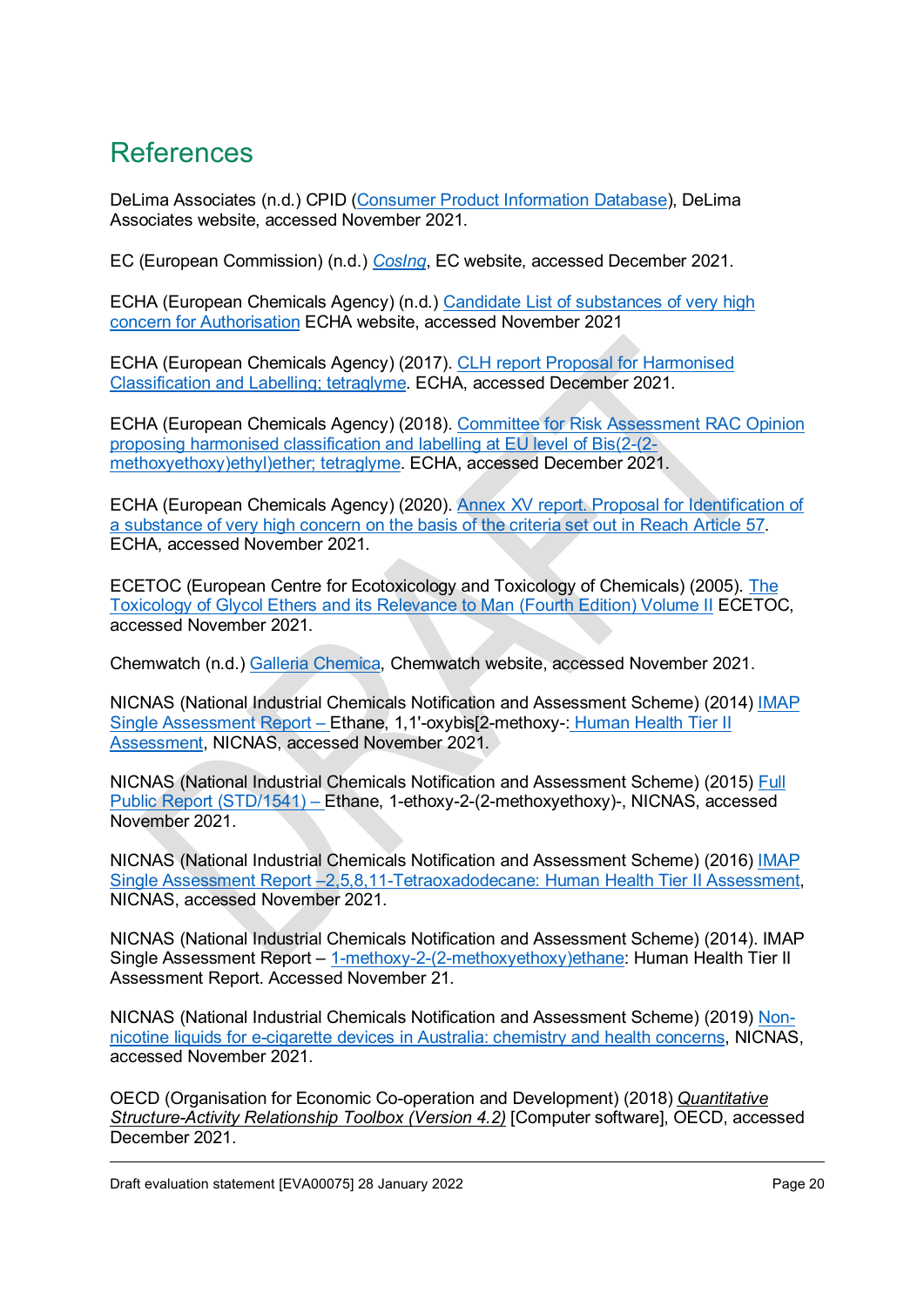REACH (Registration, Evaluation, Authorisation and Restriction of Chemicals), [Registered](https://echa.europa.eu/fr/registration-dossier/-/registered-dossier/14547/3/1/5,)  [dossier for CAS No. 143-24-8](https://echa.europa.eu/fr/registration-dossier/-/registered-dossier/14547/3/1/5,) European Chemicals Agency website accessed November 2021.

Snipes MB (2011) Long term retention and clearance of particles inhaled by mammalian species – Critical Review. Toxicol. 20: 175 -211.

SPIN (Substances in Preparation in Nordic Countries) SPIN Database, [https://www.spin2000.net.](https://www.spin2000.net/) Accessed November 2021.

SWA (Safe Work Australia) (n.d.) [Hazardous Chemical Information System\)](http://hcis.safeworkaustralia.gov.au/HazardousChemical/Details?chemicalID=3165), [website, accessed April 2021.

UNECE (United Nations Economic Commission for Europe) (2017), *[Globally Harmonized](https://unece.org/ghs-rev7-2017)  [System of Classification and Labelling of Chemicals \(GHS\) Seventh Revised Edition](https://unece.org/ghs-rev7-2017)*, UNECE, accessed August 2021.

US EPA (United States Environmental Protection Agency) (n.d.) [2016 Chemical Data Reporting Data,](https://www.epa.gov/chemical-data-reporting/access-cdr-data) US EPA website, accessed November 2021.

US EPA Federal Register - Ethylene Glycol Ethers; Significant New Use Rule. [https://www.federalregister.gov/documents/2014/12/16/2014-29429/ethylene-glycol-ethers](https://www.federalregister.gov/documents/2014/12/16/2014-29429/ethylene-glycol-ethers-significant-new-use-rule)[significant-new-use-rule.](https://www.federalregister.gov/documents/2014/12/16/2014-29429/ethylene-glycol-ethers-significant-new-use-rule)